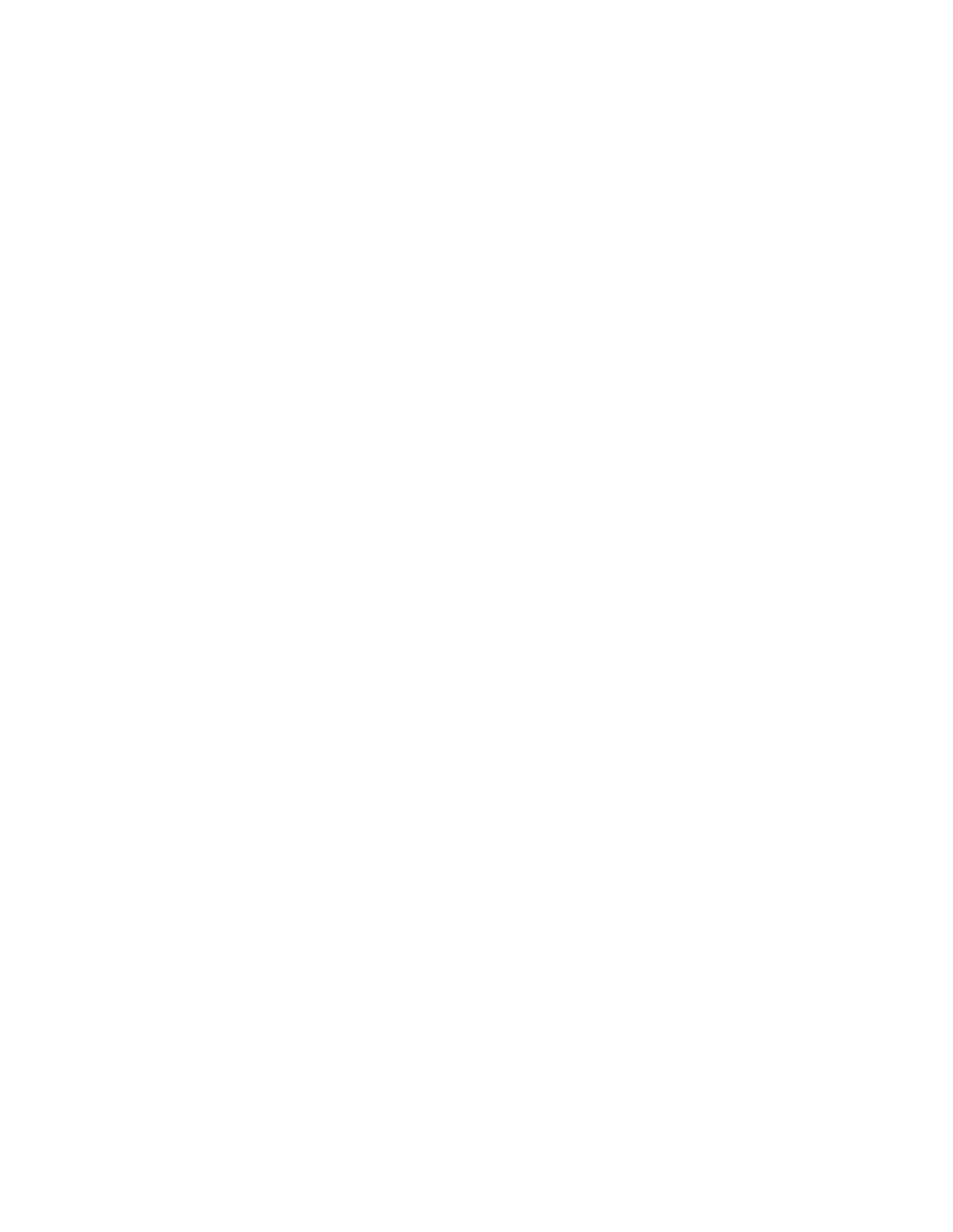#### $\mathbf 1$ **Introduction**

Feature and pattern detection in images is a classical computer vision problem with many potential applications, ranging from automatic target recognition to industrial inspection tasks in assembly lines. While there has been some successful pattern detection systems in the past, especially those using pictorial templates [4] [10] [11] or geometric models [7] for describing objects, most such systems are limited by some serious constraints. For example, in some systems, the target objects must be rigid or at least made up of rigid parts. In others, lighting must be controlled or the imaging geometry must be known.

This paper presents a new feature and pattern detection technique for finding slightly deformable objects under reasonable amounts of lighting variation. To demonstrate our technique, we focus on the specic problem of nding human faces in images. We have developed a generic human face detection system that operates successfully under a reasonably wide range of lighting conditions and imaging environments. Our system detects vertically oriented and unoccluded frontal views of human faces in grey-level images. It handles faces within a range of scales as specified by the user, and works under different lighting conditions, even with moderately strong shadows. We stress that our ultimate goal is to propose a general methodology for taking on feature detection tasks in multiple domains, including hand-printed character recognition, industrial inspection, medical image analysis and terrain classication, where target patterns may not be rigid or geometrically parameterizable, and where imaging conditions may not be within the user's control.

#### 1.1 The Face Detection Problem  $1.1$

We begin by describing the problem of human face detection. Given as input an arbitrary image, which could be a digitized video signal or a scanned photograph, determine whether or not there are any human faces in the image, and if there are, return an encoding of the location and spatial extent of each human face in the image. An example encoding might be to fit each face in the image with a bounding box, and return the image coordinates of the box corners. A related problem to face detection is *face recognition*: given an input image of a face, compare the input face against models in a library of known faces and report if a match is found. In recent years, the face recognition problem has attracted much attention because of its many possible applications in automatic access control systems and human-computer interfaces.

Why is automatic face detection an interesting problem? Applications wise, face detection has direct rele vance to the face recognition problem, because the first important step of a fully automatic human face recognizer is usually one of identifying and locating faces in an unknown image. So far, the focus of face recognition research has been mainly on distinguishing individual faces from others in a database. The task of finding faces in an arbitrary background is usually avoided by either hand segmenting the input image, or by capturing faces against a known uniform background.

Face detection also has potential applications in human-computer interfaces and surveillance systems. For example, a face finder can make workstations with cameras more user friendly by turning monitors on and keeping them active whenever there is someone in front of the terminal. In some security and census systems, one could determine the number of people in a scene by counting the number of visible human faces.

From an academic standpoint, face detection is interesting because faces make up a challenging class of naturally structured but slightly deformable objects. There are many other object classes and phenomena in the real world that share similar characteristics, for example different hand or machine printed instances of the character `A', tumor anomalies in MRI scans and material defects in industrial products. A successful face detection system can provide valuable insight on how one might approach other similar pattern and feature detection prob-

Face detection is difficult for three main reasons. First, although most faces are similarly structured with the same facial features arranged in roughly the same spatial configuration, there can be a large component of non-rigidity and textural differences among faces. For the most part, these elements of variability are due to the basic differences in "facial appearance" between in $dividuals$  — person  $A$  has a larger nose than person `B', person `C' has eyes that are farther apart than person `D', while person `E' has a darker skin complexion than person `F'. Even between images of the same person's face, there can still be signicant geometrical or textural differences due to changes in expression and the presence or absence of facial makeup. As such, traditional fixed template matching techniques and geometric model-based object recognition approaches that work well for rigid and articulate objects tend to perform inadequately for detecting faces.

Second, face detection is also made difficult because certain common but signicant features, such as glasses or a moustache, can either be present or totally absent from a face. Furthermore, these features, when present, can cloud out other basic facial features (eg. the glare in one's glasses may de-emphasize the darkness of one's eyes) and have a variable appearance themselves (eg. glasses come in many different designs). All this adds more variability to the range of permissible face patterns that a comprehensive face detection system must handle.

Third, face detection can be further complicated by unpredictable imaging conditions in an unconstrained environment. Because faces are essentially 3-dimensional structures, a change in light source distribution can cast or remove signicant shadows from a particular face, hence bringing about even more variability to 2D facial patterns.

### 1.2 Existing work

As discussed above, the key issue and difficulty in face detection is to account for the wide range of allowable facial pattern variations in images. There have been three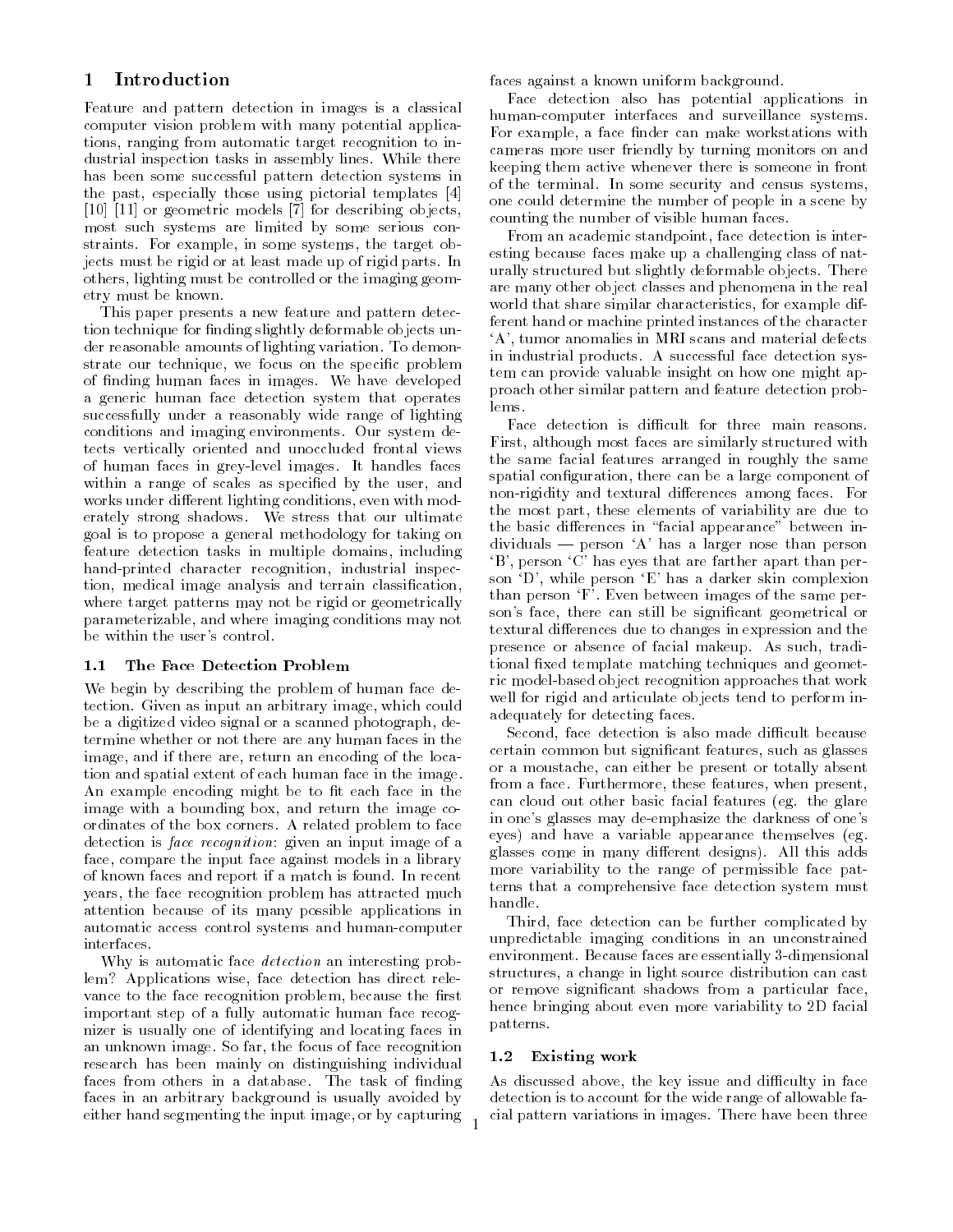main approaches for dealing with allowable pattern variations, namely: (1) the use of correlation templates, (2) deformable templates, and (3) spatial image invariants.

Correlation Templates Fixed correlation templates work like matched filters. They compute a difference measurement between a fixed target pattern and candidate image locations, and the output is thresholded for matches.

While the class of all face patterns is probably too varied to be modeled by fixed correlation templates, there are some face detection approaches that use a bank of several correlation templates to detect major facial subfeatures in the image [2] [3]. The assumption here is that the degree of non-rigidity in these facial subfeatures is small enough to be adequately described by a few fixed templates. At a later stage, the technique infers the presence of faces by analyzing the spatial relationship between the detected subfeatures.

A closely related approach to correlation templates is that of view-based eigen-spaces [12]. The approach assumes that the set of all possible face patterns occupies a small and easily parameterizable sub-space in the original high dimensional input image vector space. To detect faces, the approach first recovers a representation of the sub-space of face patterns as a reference for matching. An image pattern is classified as "a face" if its distance from the sub-space of faces is below a certain threshold, according to an appropriate distance metric.

Typically, the approach approximates the sub-space of face patterns using clusters and their principal components from one or more sets of face images. Mathematically, each set of face images is modeled as a cluster of points in the original high-dimensional input image vector space, and each cluster is characterized by the principal components of the distribution of its elements. The principal components, or eigenvectors, capture the different types of variation that can occur between face images in the set, with the largest eigenvectors usually corresponding to the key variations types  $-$  those due to illumination changes and predominant differences in facial appearance between individuals. The face sub-space is formed using only a subset of the largest eigenvectors from each of the clusters, so as to preserve only the se mantically meaningful variations. One commonly used distance metric is the Euclidean distance of a pattern from the nearest face sub-space location, which may be interpreted as a difference measure between the observed pattern and some "typical" face pattern [12]. So far, this approach has only been demonstrated on images with not-so-cluttered backgrounds.

The view-based eigen-space approach has also been used for detecting and locating individual facial subfeatures. The purpose of these sub-feature detectors has mainly been one of registering mugshot faces with model faces for recognition, rather than as a preprocessor for face detection.

Deformable Templates Deformable templates are similar in principle to classical correlation templates, except that the former has some built-in non-rigidity component. To find faces in an image with a deformable template, one essentially fits the template to different parts of the image and thresholds the output for matches.

One deformable template approach uses hand constructed parameterized curves and surfaces to model the non-rigid elements of faces and facial subfeatures, such as the eyes, nose and lips [20]. The parameterized curves and surfaces are fixed elastically to a global template frame to allow for minor positional variations between facial features. The matching process attempts to align the template with one or more pre-processed versions of the image, such as the peak, valley and edge maps. An energy functional constrains alignment by attracting the parameterized curves and surfaces to corresponding image features, while penalizing deformation "stress" in the template. The best fit configuration is found by minimizing the the energy functional, and the minimum value also serves as a closeness measure for the match.

Image Invariants Image-invariance schemes assume that even though faces may vary greatly in appearance for a variety of reasons, there are some spatial image relationships common and possibly unique to all face patterns. To detect faces, one has to compile such a set of image invariants and check for positive occurrences of these invariants at all candidate image locations.

One image-invariance scheme is based on a set of observed brightness invariants between different parts of a human face [15]. The underlying observation is that that while illumination and other changes can significantly alter brightness levels at different parts of a face, the local ordinal structure of brightness distribution remains largely unchanged. For example, the eye regions of a face are almost always darker than the cheeks and the forehead, except possibly under some very unlikely lighting conditions. Similarly, the bridge of the nose is always brighter than the two flanking eye regions. The scheme encodes these observed brightness regularities as a ratio template, which it uses to pattern match for faces. A ratio template is a coarse spatial template of a face with a few appropriately chosen sub-regions, roughly corresponding to key facial features. The brightness constraints between facial parts are captured by an appropriate set of pairwise brighter-darker relationships between corresponding sub-regions. An image pattern matches the template if it satisfies all the pairwise brighter-darker relationships.

### 1.3 Example-based Learning and Face Detection

In this paper, we formulate the face detection problem as one of learning to recognize face patterns from examples. We use an initial database of about 1000 face mugshots to construct a distribution-based generic face model with all its permissible pattern variations in a high dimensional image window vector space. We then train a decision procedure on a sequence of \face" and "non-face" examples, to empirically discover a set of operating parameters and thresholds that separates "face" patterns from "non-face" patterns. Our learning-based approach has the following distinct advantages over existing techniques:

First, our modeling scheme does not depend much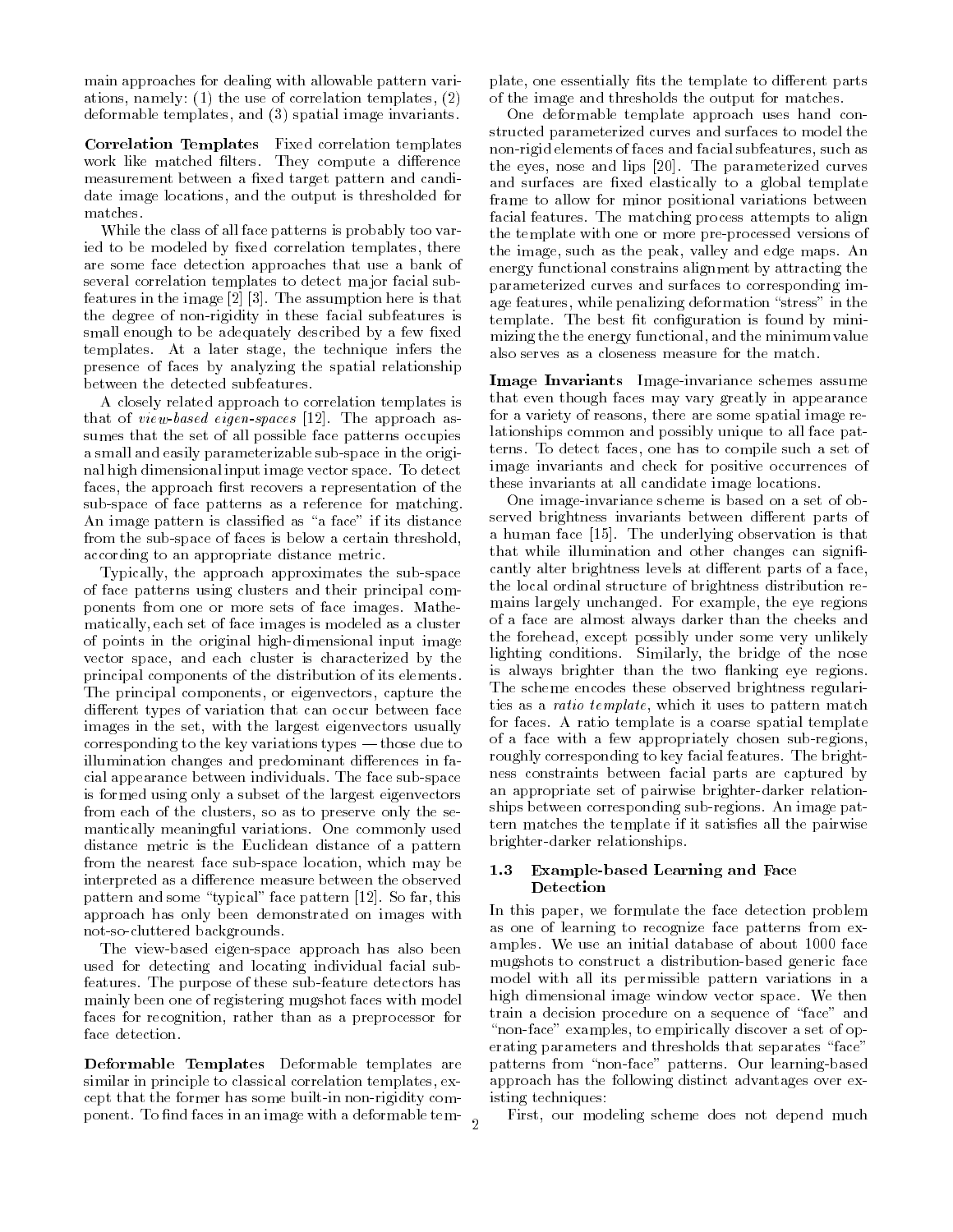on domain specic knowledge or special hand-crafting techniques to parameterize face patterns and their various sources of variation. This immediately eliminates one potential source of modeling error  $-$  that due to inaccurate or incomplete knowledge. Unlike deformable template approaches or image invariance techniques that build models based on prior knowledge of facial structure, our scheme essentially builds models that describe the distribution of face patterns it receives. Therefore, as long as we provide our scheme with a sufficiently comprehensive set of example face patterns, we can expect our face models to be more accurate and more descriptive than the manually synthesized ones.

Second, unlike most non learning-based approaches that typically obtain their operating parameters and thresholds manually from a few trial cases, our detection scheme derives its parameters and thresholds automatically from a large number of input-output examples. This makes our scheme potentially superior in two ways: (1) For a given set of free thresholds and parameters, we can expect our scheme to arrive at a statistically more reliable set of operating values because it is able to process a wider sample of training data automatically. (2) Because our scheme automatically learns thresholds and parameters, it can be easily made to learn appropriate high-dimensional and non-linear relationships on image measurements for distinguishing between "face" and "non-face" patterns. These relationships, even if they do exist, may be too complex for human observers to discover manually.

Our resulting system also has the following desirable characteristics. Performance wise, it can be made arbitrarily robust by increasing the size and variety of its training examples. Both false positive and false negative detection errors can be easily corrected by further training with the wrongly classied patterns. Functionality wise, the system is also highly extensible. For instance, to detect human faces over a wider range of poses, we can apply the same example-based learning technique to create a few separate systems that each model and identify faces at a different pose, and have the systems run in parallel.

# 2 System Overview and Approach

In our view-based approach, faces are treated as a class of local target patterns to be detected in an image. Because faces are essentially structured objects with the same key features geometrically arranged in roughly the same fashion, it is possible to define a semantically stable "canonical" face structure in the image domain for the purpose of pattern matching. Figure 1(a) shows the canonical face structure adopted by our system. It corresponds to a square portion of the human face whose upper boundary lies just above the eyes and whose lower edge falls just below the mouth. The face detection task thus becomes one of appropriately representing the class of all such "face-like" window patterns, and finding instances of these patterns in an image.

Our system detects faces by exhaustively scanning an image for these face-like window patterns at all possible scales. Figure 2(a) describes the system's task at one fixed scale. The image is divided into multiple, possibly overlapping sub-images of the current window size. At each window, the system attempts to classify the enclosed image pattern as being either "a face" or "not a face". This involves taking a set of local image measurements to extract pertinent information from the enclosed pattern, and using a pre-defined decision procedure to determine, based on the measurements obtained, whether or not the enclosed pattern "resembles" our canonical face structure. Each time a "matching" window pattern is found, the system reports a face at the window location, and the scale as given by the current window size. Multiple scales are handled by examining and classifying windows of different sizes. Our system performs an equivalent operation by examining and classifying fixed sized window patterns on scaled versions of the image. The idea is to resize the image appropriately, so that the desired window size scales to the fixed window dimensions assumed by the image measurement routines.

Clearly, the most critical part of our system is the algorithm for classifying window patterns as "faces" or "non-faces". The rest of this paper focuses on the algorithm we developed. Figure 2(b) shows the key compo nents of the algorithm. Basically, the approach is one of appropriately modeling the distribution of canonical face patterns in some high dimensional image window vector space, and learning a functional mapping of input pattern measurements to output classes from a representative set of "face" and "non-face" window patterns. More specifically, our approach works as follows:

- 1. We require that the window pattern to be classied be 19 pixels in size and appropriately material masked in the size and appropriately material and appropriately (see Figure 1). All window patterns of different dimensions must first be re-scaled to this size and masked before further processing. Matching with a fixed sized window simplifies our algorithm because it allows us to use the same classication procedure for all scales. The masking operation applies some prior domain knowledge to the matching problem by ignoring certain near-boundary pixels that may fall outside the spatial boundaries of a face.
- 2. Using a database of canonical \face" window patterns and a similar database of "non-face" window patterns, we construct a distribution-based model of canonical face patterns in the masked 19 - 19 dimensional image window vector space. Our modeling scheme uses a few \face" pattern prototypes to piece-wise approximate the distribution manifold of canonical face patterns in the masked 19 - 19 dimensional image window vector space. It also uses a few \non-face" pattern prototypes to help capture the concavities in the distribution manifold more accurately. Together, these "face" and "non-face" pattern prototypes serve as a distribution-based model for the class of canonical face views. The "face" pattern prototypes are synthesized offline by performing clustering on the example database of "face" window patterns, and the "non-face" prototypes are similarly synthesized from the database of \non-face" window patterns. The prototypes are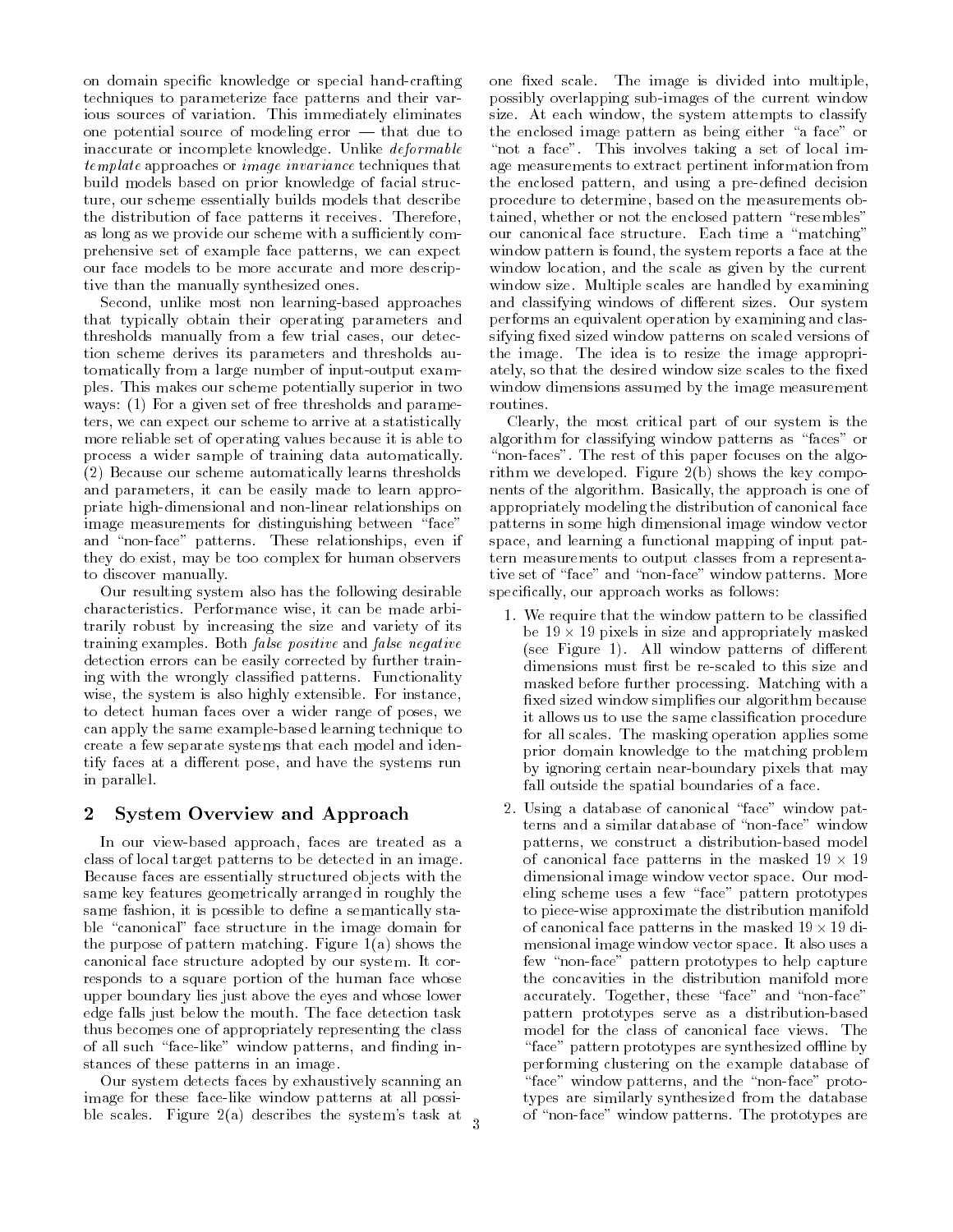

hard-wired into the face detection system at compile time. Each prototype is a multi-dimensional Gaussian cluster with a centroid location and a co variance matrix that describes the local data distribution around the centroid.

- 3. For each new window pattern to be classied, we compute a set of image measurements as input to the "face" or "non-face" decision procedure. Each set of image measurements is a vector of distances from the new window pattern to the window pattern prototypes in the image window vector space. To compute our vector of distances, we define and use a new "Mahalanobis-like" distance metric for measuring the distance between the input window pattern and each prototype center. The distance metric takes into account the shape of each prototype cluster, in order to penalize distances orthogonal to the local data distribution. The resulting vector of distances coarsely encodes the new window pattern's location relative to the overall distribution of canonical face patterns in the image window vector space. It serves as a notion of "difference" between the new window pattern and the class of all canonical face patterns.
- 4. We train a multi-layer perceptron (MLP) net to identify new window patterns as "faces" or "nonfaces" from their vector of distance measurements. When trained, the multi-layer perceptron net takes as input a vector of distance measurements and outputs a `1' if the vector arises from a face pattern, and a `0' otherwise. We use a combined database of 47316 "face" and "non-face" window patterns to train the multi-layer perceptron classifier.

The following sections describe our window pattern classication algorithm in greater detail. Section 3 describes our distribution-based model for canonical face window patterns. It explains the pre-processing and clustering operations we perform for synthesizing "face" and "non-face" window pattern prototypes. Section 4 describes our distance metric for computing classier input vectors. Section 5 discusses the classier training process, and in particular, our method of selecting a comprehensive but tractable set of training examples. In Section 6, we identify the algorithm's critical compo nents in terms of generating correct results, and evaluate

the system's overall performance.

#### 3 A Distribution-based Face Model 3

Our window classification algorithm identifies faces by comparing each new masked window pattern with a canonical face model, and declaring a "face" when the match is good. This section describes our canonical face model. We use a distribution-based modeling scheme that tries to represent canonical faces as the set of all masked 19 - 19 pixel patterns that are canonical face views. More specically, our distribution-based modeling scheme works as follows: Suppose we treat each unmasked pixel of a 19 image as a 19 image as a vector dimension of a 19 image as a vector dimension of a vector sion, these the class of all it is the pixels format forming a vector space whose dimensionality equals the number of unmasked image pixels. Each 19 - 19 image pattern maps to a specific vector space location, and the set of all the canonical face patterns matrix to a pattern maps to a matrix of the canonical face patterns of the canonical contract of the canonical contract of the canonical contract of the canonical contract of the canonical c region in this multi-dimensional vector space. So, in theory, one can model the class of all canonical face views by identifying the portion of this multi-dimensional image vector space that corresponds to canonical face patterns, and representing the region in some tractable fashion.

#### 3.1 Identifying and Representing the Canonical Face Manifold

In practice, one does not have the set of all 19 - 19 pixel canonical face patterns to recover the sub-space of canonical face views exactly. Figure 3 explains how we localize and represent the region of canonical face patterns with limited data. Basically, we use a reasonably large example database of canonical face patterns and a carefully chosen database of non-face patterns to infer the spatial extent of canonical face views in the multi-dimensional image vector space. We assume that our "face" database contains a sufficiently representative sample of canonical face patterns that evenly populates the actual vector sub-space of canonical face views. So by building a model of the "face" sample distribution, one can still obtain a coarse but fairly reliable representation of the actual canonical face manifold. Our "nonface" data samples are specially selected patterns that lie near the boundaries of the canonical face manifold. We use the "non-face" patterns to help localize and refine the boundaries of the canonical face manifold by explicitly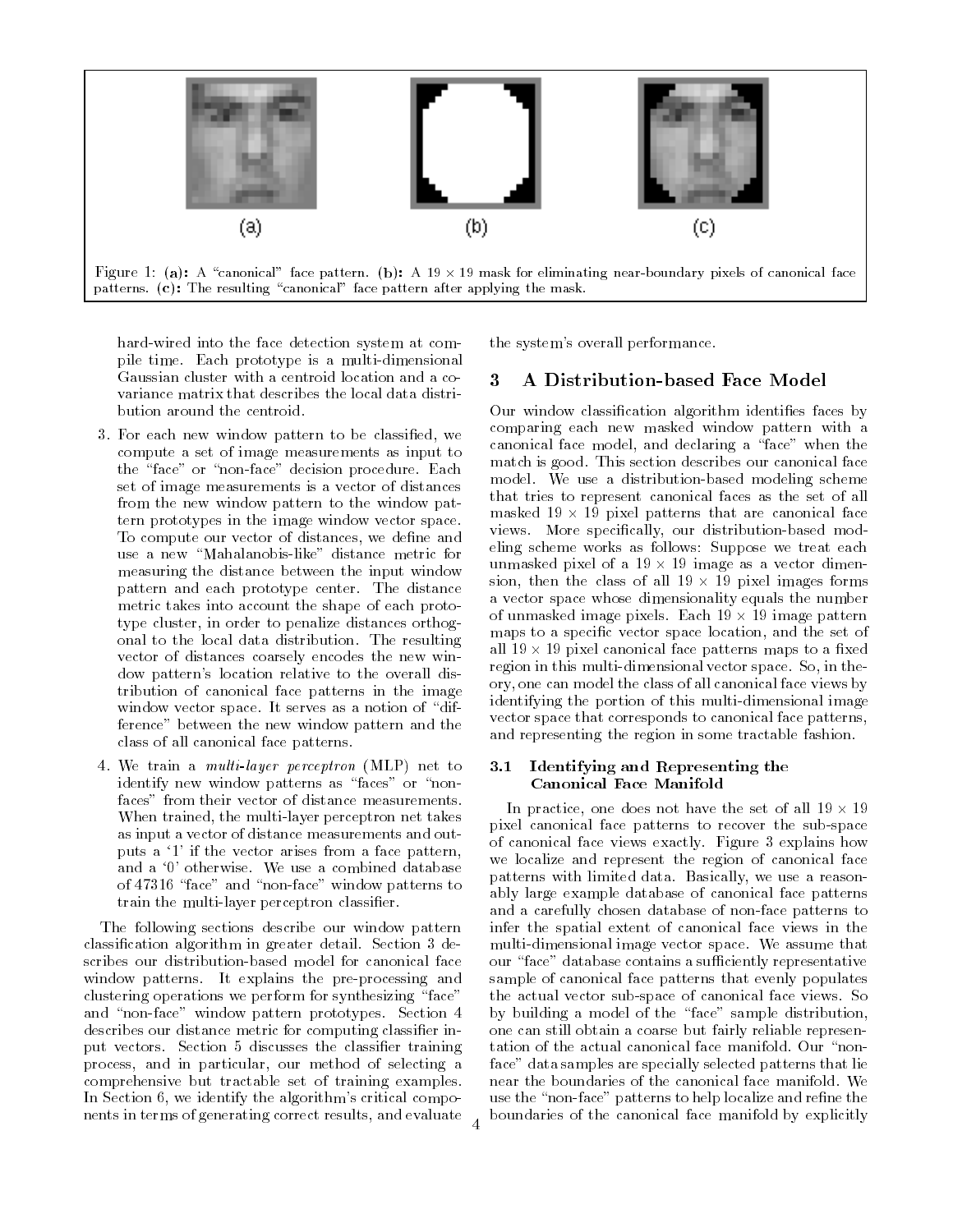

possibly overlapping windows. Each window pattern gets classified as either "a face" or "not a face", based on a set of local image measurements. (b): The key components of the Face Pattern Recognizer block in greater detail. The Face Pattern Recognizer block classifies new patterns as "faces" or "non-faces". The algorithm uses a distribution-based model to represent the space of all possible canonical face patterns. For each new pattern to be classied, it computes a set of "difference" measurements between the new pattern and the canonical face model. A trained classifier identifies the new pattern as being either "a face" or "not a face", based on the set of "difference" measurements.

carving out regions around the "face" sample distribution that do not correspond to canonical face views. We shall explain how we synthesize our special database of "non-face" patterns in Section 5.2.

Our approach uses six prototype "face" clusters to piece-wise approximate the multi-dimensional distribution of canonical face patterns, and six "non-face" clusters to model the distribution of "non-face" patterns. Qualitatively, one can view the six "face" clusters as a coarse distribution-based representation of the canonical face manifold. The six "non-face" clusters help define boundaries in and around the manifold by carving out nearby regions in the vector space that do not correspond to face patterns. Each prototype cluster is a multi-dimensional Gaussian with a centroid location and a covariance matrix that describes the local data distribution. We adopt a piece-wise continuous modeling scheme because we believe that the actual face pattern manifold is continuous and smoothly varying in our multi-dimensional image vector space  $-$  i.e., more often than not, a face pattern with minor spatial and/or grey-level perturbations still looks like another valid face pattern. Similarly, a non-face pattern with minor variations would most likely still appear as a non-face pattern. The piecewise smooth modeling scheme serves two important functions. First, it performs generalization by applying a prior smoothness assumption to the observed data sample distribution. This results in a stored data distribution function that is well dened even in regions of the image vector space where no data samples have been observed. Second, it serves as a tractable scheme for representing an arbitrary data distribution by means of a few Gaussian basis functions.

The bottom right image of Figure 3 shows the 12 prototype centroids in our canonical face model. The six "face" prototypes are synthesized by clustering the database of canonical face patterns, while the six "nonface" prototypes are similarly derived from the database of non-face patterns. The rest of this section describes our process for synthesizing prototypes in greater detail.

# 3.2 Preprocessing

The first step of synthesizing prototypes is to normalize the sample window patterns in the databases. Normalization compensates for certain sources of image variation. It reduces the range of possible window patterns the subsequent stages have to consider, thus making the modeling and classication tasks easier. Our preprocessing stage consists of the following sequence of image window operations:

- 1. Window resizing: Recall that our scheme performs modeling and classication on 19 - 19 greylevel window patterns. We choose a 19-19 window size to keep the dimensionality of the window vector space manageably small, but also large enough to preserve details that distinguish between "face" and "non-face" window patterns. This operation re-scales square window patterns of different sizes to 20 percent
- 2. Masking: We use the 19 19 binary pixel mask in Figure 1(b) to zero-out some near-boundary pixels of each window pattern. For \face" patterns, these masked pixels usually correspond to background pixels irrelevant to the description of a face. Zeroing out these pixels ensures that our modeling scheme does not wrongly encode any unwanted background structure in our canonical face representation. It also reduces the dimensionality of our image window vector space, which helps to make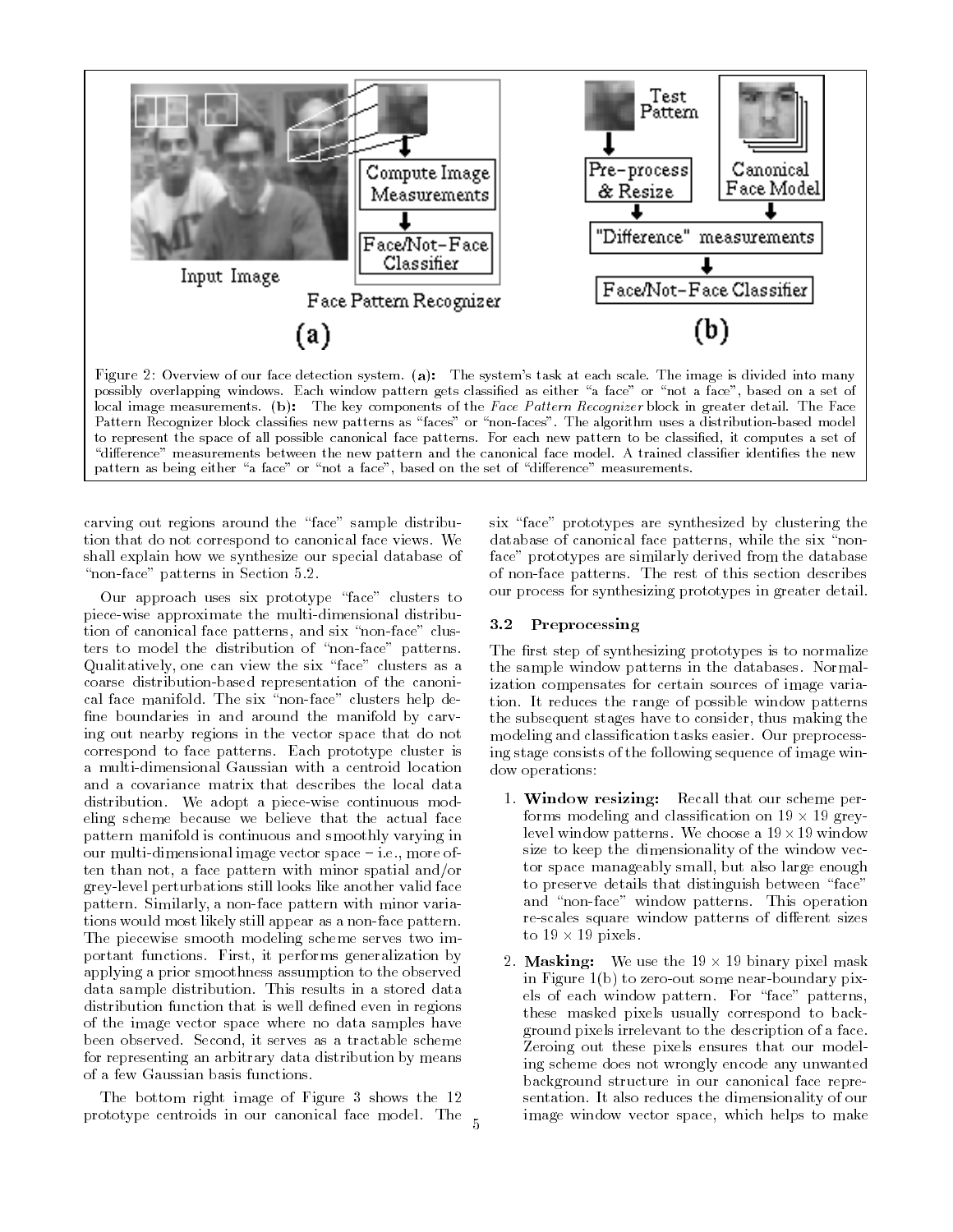

Figure 3: Our distribution-based canonical face model. Top Row: We use a representative sample of canonical face patterns to approximate the volume of canonical face views in a masked 19 - 19 pixel image vector space. We model the "face" sample distribution with 6 multi-dimensional Gaussian clusters. Center Row: We use a selection of nonface patterns to help refine the boundaries of our Gaussian mixture approximation. We model the "non-face" sample distribution with 6 Gaussian clusters. Bottom Row: Our final model consists of 6 "face" clusters and 6 "non-face" clusters. Each cluster is defined by a centroid and a covariance matrix. The 12 centroids are shown on the right. Note: All the distribution plots are fictitious and are shown only to help with our explanation. The 12 centroids are real.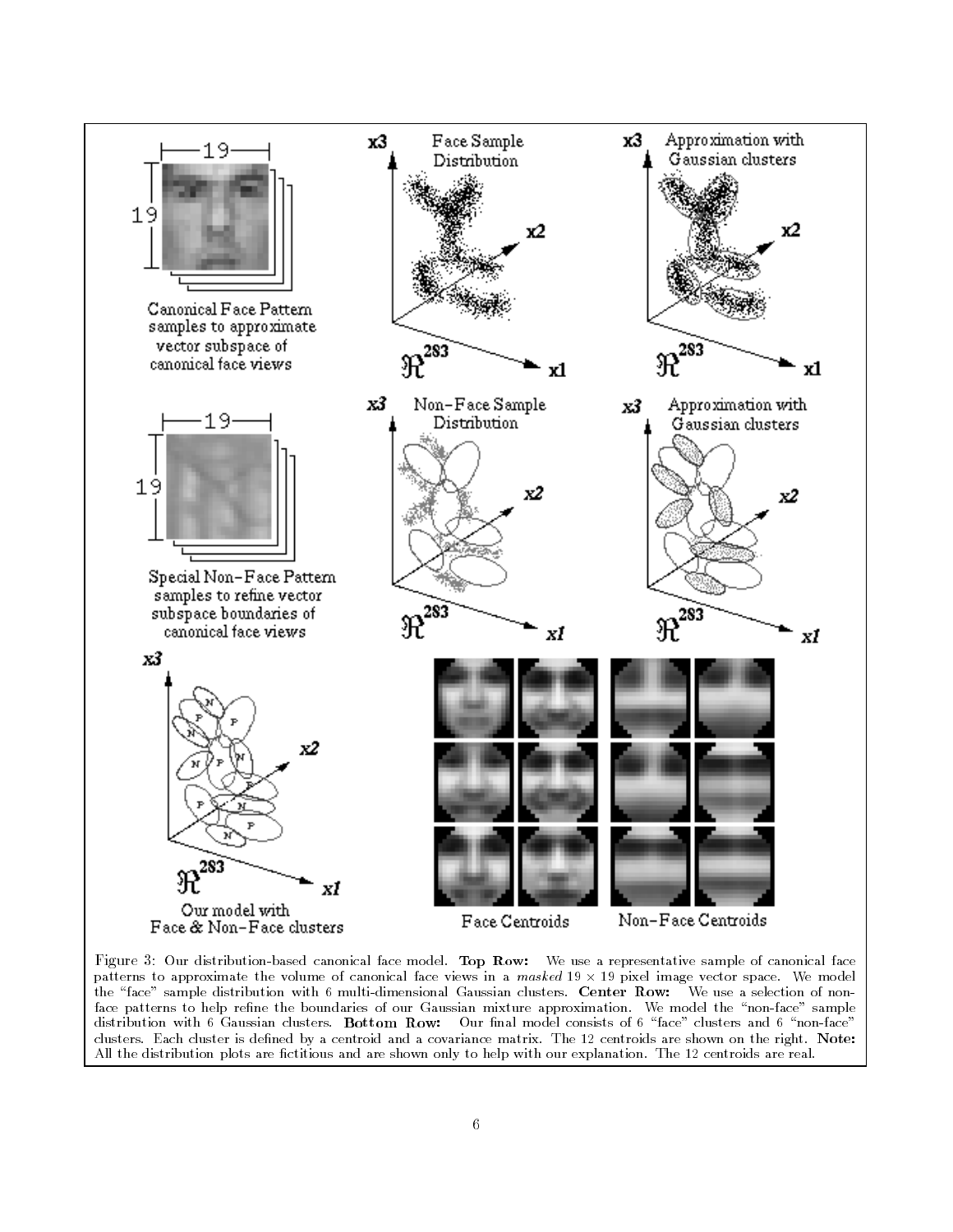the modeling and classication tasks a little more tractable.

- 3. Illumination gradient correction: This operation subtracts a best-fit brightness plane from the unmasked window pixels. For face patterns, it does a fair job at reducing the strength of heavy shadows caused by extreme lighting angles.
- 4. Histogram equalization: This operation adjusts for several geometry independent sources of window pattern variation, including changes in illumination brightness and differences in camera response curves.

Notice that the same preprocessing steps must also be applied to all new window patterns being classied at runtime.

#### 3.3 Modeling the Distribution of "Face" Patterns — Clustering for Positive Prototypes

We use a database of 4150 normalized canonical "face" patterns to synthesize 6 "face" pattern prototypes in our multi-dimensional image vector space. The database consists of 1067 real face patterns, obtained from several different image sources. We artificially enlarge the original database by adding to it slightly rotated versions of the original face patterns and their mirror images. This helps to ensure that our final database contains a reasonably dense and representative sample of canonical face patterns.

Each pattern prototype is a multi-dimensional Gaussian cluster with a centroid location and a covariance matrix that describes the local data distribution around the centroid. Our modeling scheme approximates the observed "face" sample distribution with only a small number of prototype clusters because the sample size is still very small compared to the image vector space dimensionality (4150 data samples in a 283 dimensional masked image vector space). Using a large number of prototype clusters could lead to overfitting the observed data distribution with poor generalization results. Our choice of 6 pattern prototypes is somewhat arbitrary. The system's performance, i.e. its face detection rate versus the number of false alarms, does not change much with slightly fewer or more pattern prototypes.

We use a modified version of the  $k$ -means clustering algorithm to compute 6 face pattern centroids and their cluster covariance matrices from the enlarged database of 4150 face patterns. Our clustering algorithm differs from the traditional  $k$ -means algorithm in that it fits directionally elongated (i.e. elliptical) Gaussian distributions to the data sample instead of isotropic Gaussian distributions. We adopt a non-isotropic mixture model because we believe the actual face data distribution may in fact be locally more elongated along certain vector space directions than others.

To implement our *elliptical k-means* clustering algorithm, we use an adaptively changing normalized Mahadistance metric to partition the data sample into clusters. The normalized Mahalanobis distance metric re-



Figure 4: An example of a naturally occuring "non-face" pattern that resembles a face. Left: The pattern viewed in isolation. Right: The pattern viewed in the context of its environment.

turns a directionally dependent distance value between a new pattern  $\vec{x}$  (in column vector form) and a Gaussian cluster centroid  $\vec{\mu}$  (also as a column vector). It has the

$$
\mathcal{M}_n(\vec{x}, \vec{\mu}) = \frac{1}{2} (d \ln 2\pi + \ln |\Sigma| + (\vec{x} - \vec{\mu})^T \Sigma^{-1} (\vec{x} - \vec{\mu})),
$$

ter's shape and directions of elongation. The normalized Mahalanobis distance differs from the Euclidean distance in that it reduces the penalty of pattern differences along a cluster's major directions of data distribution. This penalty adjustment feature allows the clustering algorithm to form elliptical clusters instead of spherical clusters where there is a non-isotropic local data distribution. Section 4.2 explains the normalized Mahalanobis distance metric in greater detail.

The following is a crude outline of our *elliptical*  $k$ means clustering algorithm:

- 1. Obtain  $k$  (6 in our case) initial pattern centers by performing vector quantization with euclidean distances on the enlarged face database. Divide the data set into  $k$  partitions (clusters) by assigning each data sample to the nearest pattern center in euclidean space.
- 2. Initialize the covariance matrices of all  $k$  clusters to be the identity matrix.
- 3. Re-compute pattern centers to be the centroids of the current data partitions.
- 4. Using the current set of <sup>k</sup> pattern centers and their cluster covariance matrices, re-compute data partitions by re-assigning each data sample to the nearest pattern center in normalized Mahalanobis distance space. If the data partitions remain unchanged or if the maximum number of inner-loop (i.e. Steps 3 and 4) iterations has been exceeded, proceed to Step 5. Otherwise, return to Step 3.
- 5. Re-compute the covariance matrices of all  $k$  clusters from their respective data partitions.
- 6. Using the current set of  $k$  pattern centers and their cluster covariance matrices, re-compute data partitions by re-assigning each data sample to the nearest pattern center in normalized Mahalanobis distance space. If the data partitions remain unchanged or if the maximum number of outer-loop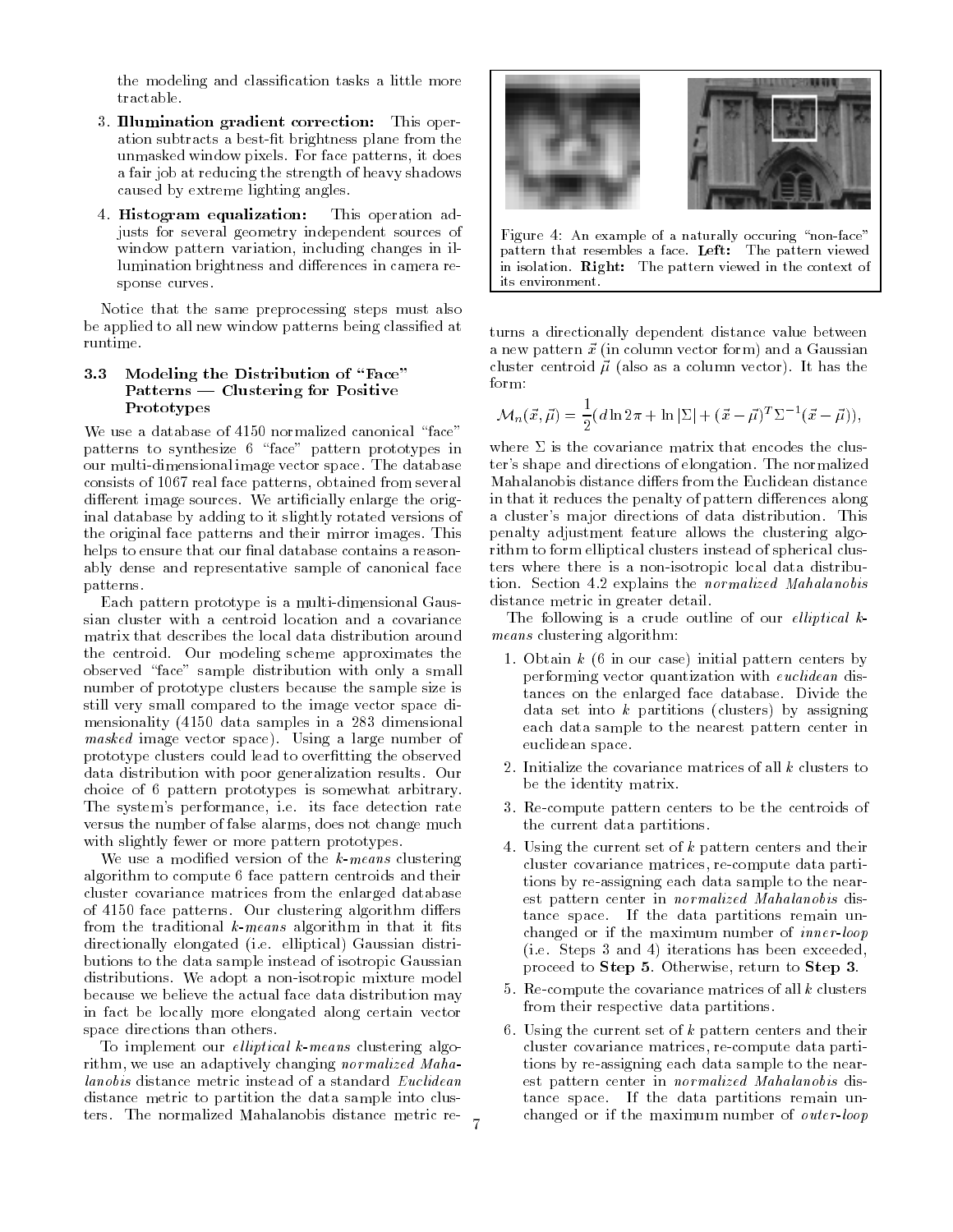

basis functions. Left: A hypothetical data distribution in 2 dimensions with a concave surface. Center: distribution can be reasonably approximated with one positive Gaussian prototype encircling the distribution and one negative prototype carving out the concave region. Right: To model the same distribution with only positive prototypes, one has to use more Gaussian basis functions. The difference in number of basis functions can be a lot larger in a higher dimensional space.

(i.e. Steps 3 to 6) iterations has been exceeded, proceed to Step 7. Otherwise, return to Step 3.

7. Return the current set of  $k$  pattern centers and their cluster covariance matrices.

The inner loop (i.e. Steps 3 and 4) is analogous to the traditional  $k$ -means algorithm. Given a fixed distance metric, it finds a set of  $k$  pattern prototypes that stably partitions the sample data set. Our algorithm differs from the traditional k-means algorithm because of Steps 5 and 6 in the outer loop, where we try to iteratively refine and recover the cluster shapes as well.

#### 3.4 Modeling the Distribution of "Non-Face" Patterns — Clustering for Negative Prototypes

There are many naturally occuring "non-face" patterns in the real world that look like faces when viewed in isolation. Figure 4 shows one such example. In our multidimensional image window vector space, these "facelike" patterns lie along the boundaries of the canonical face manifold. Because we are coarsely representing the canonical face manifold with 6 Gaussian clusters, some of these face-like patterns may even be located nearer the "face" cluster centroids than some real "face" patterns. This may give rise to misclassication problems, because in general, we expect the opposite to be true, i.e. face patterns should lie nearer the "face" cluster centroids than non-face patterns.

In order to avoid possible misclassification, we try to obtain a comprehensive sample of these face-like patterns and explicitly model their distribution using 6 "nonface" prototype clusters. These "non-face" clusters carve out negative regions around the \face" clusters that do not correspond to face patterns. Each time a new window pattern lies too close to a \non-face" prototype, we favor a "non-face" hypothesis even if the pattern also lies near a "face" prototype. Our choice of using exactly 6 pattern prototypes to model the "non-face" distribution is also somewhat arbitrary, as in the case of modeling the

"face" pattern distribution. The system's face detection rate versus false alarm ratio does not change much with slightly fewer or more "non-face" pattern prototypes.

We use our *elliptical k-means* clustering algorithm to obtain 6 "non-face" prototypes and their cluster covariance matrices from a database of 6189 face-like patterns. The database was incrementally generated in a "bootstrap" fashion by first building a reduced version of our face detection system with only "face" prototypes, and collecting all the false positive patterns it detects over a large set of random images. Section 5.2 elaborates further on our \boot-strap" data generation technique.

#### 3.5 Summary and Remarks

One of the key difficulties in face detection is to account for the wide range of permissible face pattern variations that cannot be adequately captured by geometric models, correlation templates and other classical parametric modeling techniques. Our approach addresses this problem by modeling the distribution of frontal face patterns arrectly for a cheed red in red particle and  $\mathcal{A}_1$  , where in particle is a control infer the actual distribution of face patterns in the image vector space from a sufficiently representative set of face views, and a carefully chosen set of non-face patterns. The distribution-based modeling scheme statistically encodes observable face pattern variations that cannot otherwise be easily parameterized by classical modeling techniques. To generalize from the slow varying nature of the face pattern distribution in the image vector space, and to construct a tractable model for the face pattern distribution, we interpolate and represent the observed distribution in a piecewise-smooth fashion using a few multi-dimensional Gaussian clusters.

Our final distribution-based model consists of 6 "face" clusters for coarsely approximating the canonical face pattern manifold in the image vector space, and 6 "nonface" clusters for representing the distribution of a specially selected "non-face" data sample. The non-face patterns come from non-face regions in the image vector space near the canonical face manifold. We propose two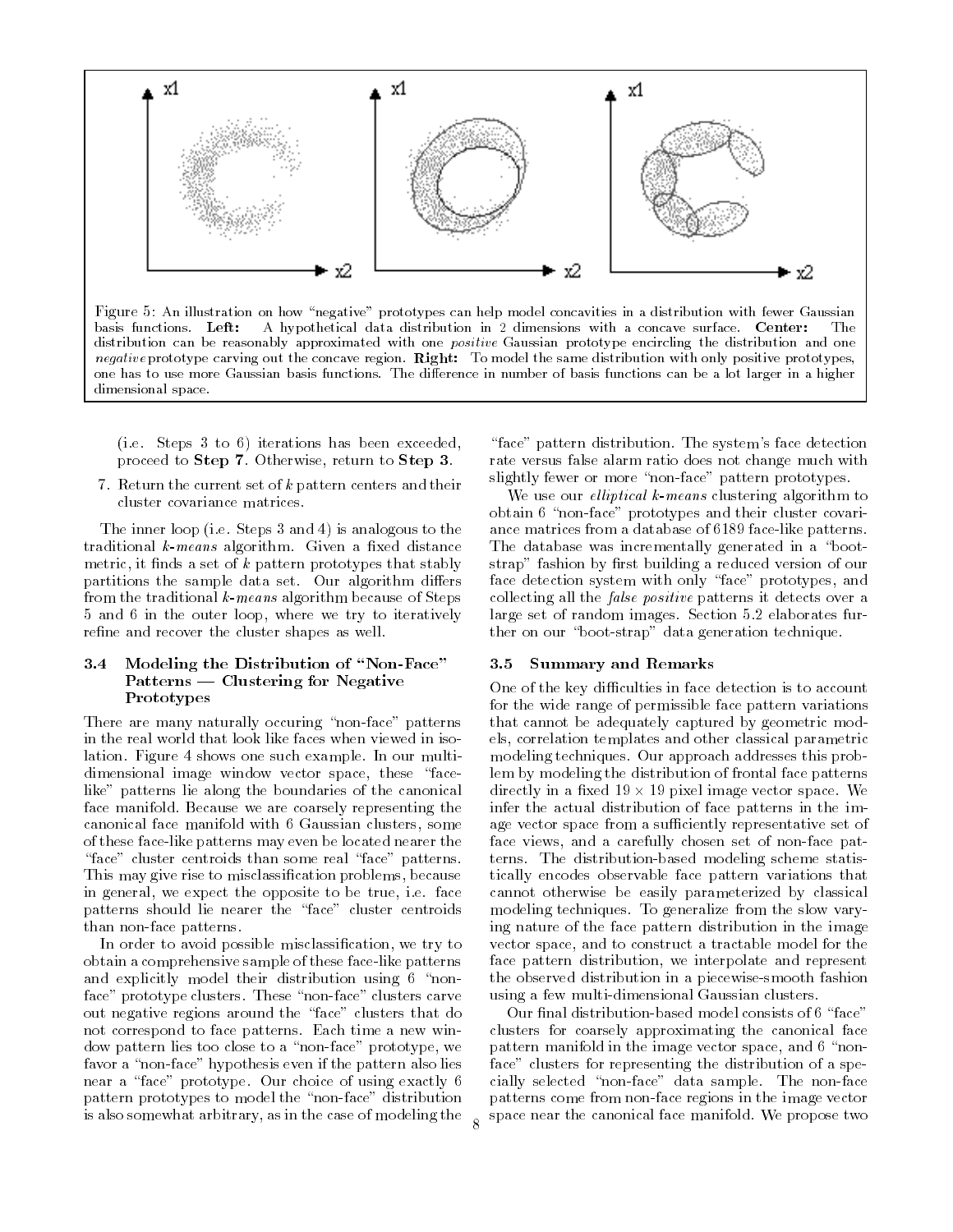

set of measurements is a vector of 12 distances between the test pattern and the model's 12 cluster centroids. (b): Each distance measurement between the test pattern and a cluster centroid is a 2-value distance metric. The first component is a Mahalanobis distance between the test pattern's projection and the cluster centroid in a subspace spanned by the cluster's 75 largest eigenvectors. The second component is the Euclidean distance between the test pattern and its projection in the subspace. So, the entire set of 12 distance measurements is a vector of 24 values.

possibly related ways of reasoning about the 6 "non-face" pattern clusters:

- 1. The 6 "non-face" clusters explicitly model the distribution of face-like patterns that are not actual  $faces$   $-$  i.e. "near miss" patterns that the face detection system should classify as "non-faces". They define and represent a separate "near-miss" pattern class in the multi-dimensional vector space, just like how the 6 "face" clusters encode a "canonical face" pattern class. Test patterns that fall under this "near-miss" class are classified as non-faces.
- 2. The 6 "non-face" clusters carve out regions in and around the "face" clusters that should not correspond to face patterns. They help shape the boundaries in our Gaussian mixture model of the canonical face manifold. More interestingly, they can also help one model concavities in the canonical face manifold with fewer Gaussian basis functions (see Figure 5). This advantage of using "non-face" clusters becomes especially critical when one has too few face data samples to model a concave distribution region with a large number of Gaussian "face" clusters.

# 4 Matching Patterns with the Model

To detect faces, our system first matches each candidate window pattern in an input image against our distribution-based canonical face model. Each match returns a set of measurements that captures a notion of "similarity" or "difference" between the test pattern and the face model. At a later stage, a trained classier determines, based on the set of "match" measurements, whether or not the test pattern is a frontal face view.

This section describes the set of "match" measurements we compute for each new window pattern. Each set of measurements is a vector of 12 distances between the test window pattern and the model's 12 cluster centroids in our multi-dimensional image vector space (see Figure  $6(a)$ ). One way of interpreting our vector of distances is to treat each distance measurement as the test pattern's actual distance from some key reference location on or near the canonical face pattern manifold. The set of all 12 distances can then be viewed as a crude "difference" notion between the test pattern and the entire "canonical face" pattern class.

#### $4.1$ 4.1 A 2-Value Distance Metric

We now define a new metric for measuring distance between a test pattern and a prototype cluster centroid. Ideally, we want a metric that returns small distances between face patterns and the "face" prototypes, and either large distances between non-face patterns and the "face" prototypes, or small distances between non-face patterns and the "non-face" centers. We propose one such measure that normalizes distances by taking into account both the local data distribution around a prototype centroid, and the reliability of the local distribution estimate. The measure scales up distances orthogonal to a cluster's major axes of elongation, and scales down distances along the cluster's major elongation directions. We argue that such a distance measure should meet our ideal goals reasonably well, because we expect most face patterns on the face manifold to lie along the major axes of one or more \face" clusters, and hence register small distances with one or more "face" prototypes. Similarly, we expect most non-face patterns to lie either far away from all the "face" clusters or along the major axes of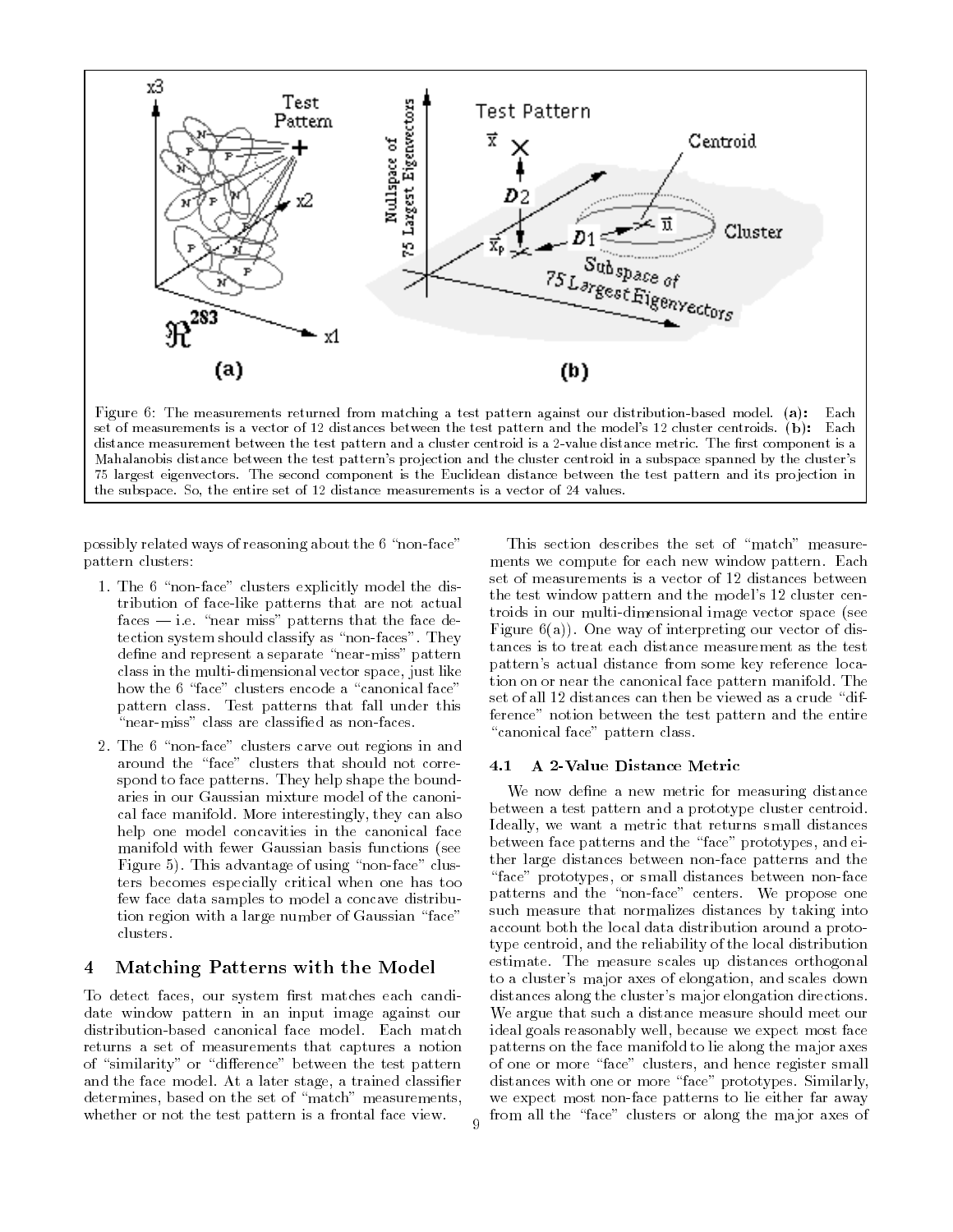

one or more "non-face" clusters, and hence either register large distances with all the \face" prototypes or small distances with some "non-face" prototypes.

Our proposed distance measure consists of two output components (see Figure  $6(b)$ ). The first value is a Mahalanobis-like distance between the test pattern and the prototype centroid, defined within a lowerdimensional sub-space of our masked 19-19 pixel image vector space. The sub-space is spanned by the 75 largest eigenvectors of the prototype cluster. This distance component is directionally weighted to reflect the test pattern's location relative to the major elongation directions in the local data distribution around the prototype center. The second value is a normalized Euclidean distance between the test pattern and its projection in the lower-dimensional sub-space. This is a uniformly weighted distance component that accounts for pattern differences not included in the first component due to possible modeling inaccuracies. We elaborate further on the two components below.

#### 4.2 The Normalized Mahalanobis Distance

We begin with a brief review of the *Mahalanobis* distance. Let  $\vec{x}$  be a column vector test pattern,  $\vec{\mu}$  be a column vector prototype centroid, and  $\Sigma$  be the covariance matrix describing the local data distribution near the centroid. The Mahalanobis distance between the test pattern and the prototype centroid is given by:

$$
\mathcal{M}(\vec{x}, \vec{\mu}) = (\vec{x} - \vec{\mu})^T \Sigma^{-1} (\vec{x} - \vec{\mu}).
$$

Geometrically, the *Mahalanobis distance* can be interpreted as follows. If one models the prototype cluster with a best-fit multi-dimensional Gaussian distribution, then one gets a best-fit Gaussian distribution centered<br>at  $\vec{a}$  with covariance matrix  $\sum$ , All points at a given  $\vec{M}_a$ , 4.3 at  $\vec{\mu}$  with covariance matrix  $\Sigma$ . All points at a given Mahalanobis distance from  $\vec{\mu}$  occupy a constant density surface in this multi-dimensional vector space. This interpretation of the Mahalanobis distance leads to a closely related distance measure, which we call the normalized Mahalanobis distance, given by:

$$
\mathcal{M}_n(\vec{x}, \vec{\mu}) = \frac{1}{2} (d \ln 2\pi + \ln |\Sigma| + (\vec{x} - \vec{\mu})^T \Sigma^{-1} (\vec{x} - \vec{\mu})).
$$

Here, d is the vector space dimensionality and  $|\Sigma|$  means the determinant of  $\Sigma$ .

The normalized Mahalanobis distance is simply the negative natural logarithm of the best-fit Gaussian distribution described above. It is normalized in the sense that it originates directly from a probability density distribution that integrates to unity. Our modified  $k$ means clustering algorithm in Section 3 uses the normalized Mahalanobis distance metric instead of the standard form because of stability reasons. Notice that for a given spatial displacement between a test pattern and a prototype centroid, the standard Mahalanobis distance tends to be smaller for long clusters with large covariance matrices than for small clusters. So, if one uses a standard Mahalanobis distance metric to perform clustering, the larger clusters will constantly increase in size and eventually overwhelm all the smaller clusters.

As a distance metric for establishing the class identity of test patterns, the Mahalanobis distance and its normalized form are both intuitively pleasing for the following reason: They both measure pattern differences in a distribution dependent manner, unlike the Euclidean distance which measures pattern differences in an absolute sense. More specifically, the distances they measure are indicative of how the test pattern ranks relative to the overall location of other known patterns in the pattern class. In this sense, they capture very well the notion of "similarity" or "dis-similarity" between a test pattern and a pattern class.

### The First Distance Component  $-$ Distance within a Normalized Low-Dimensional Mahalanobis Subspace

As mentioned earlier, our distance metric consists of 2 output values as shown in Figure  $6(b)$ . The first value,  $\mathcal{D}_1$ , is a *Mahalanobis-like* distance between the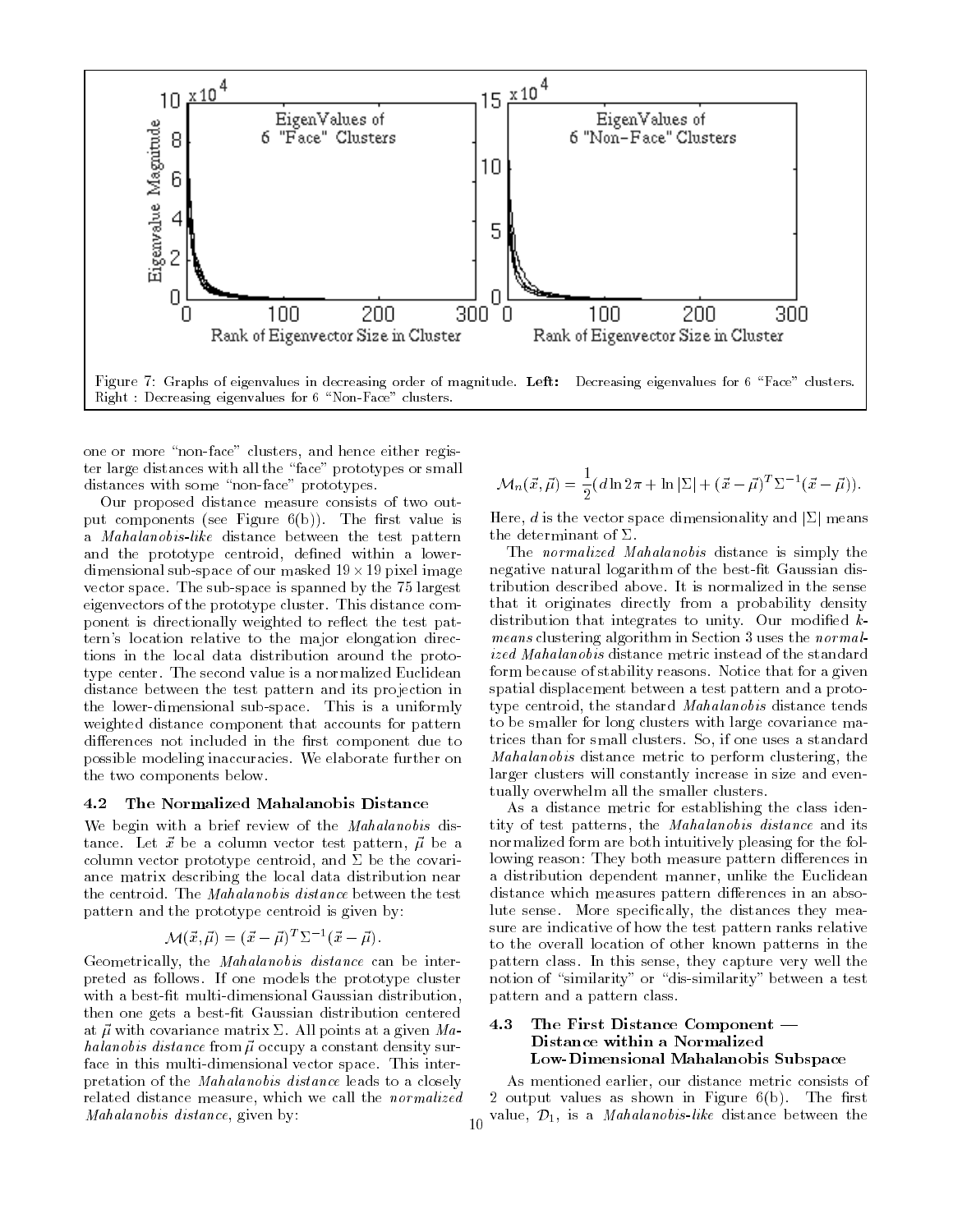

test pattern and the prototype center. This distance is defined within a 75-dimensional sub-space of our masked 19 - 19 pixel image vector space, spanned by the 75 largest eigenvectors of the current prototype cluster. Geometrically, we can interpret the first distance value as follows: The test pattern is first projected onto the 75 dimensional vector sub-space. We then compute the normalized Mahalanobis distance between the test pattern's projection and the prototype center as the first output value. Like the standard Mahalanobis distance, this first value locates and characterizes the test pattern relative to the cluster's major directions of data distribution.

eigen-images reconstruct the test pattern.

Mathematically, the first value is computed as follows: Let  $\vec{x}$  be the column vector test pattern,  $\vec{\mu}$  be the prototype pattern,  $E_{75}$  be a matrix with 75 columns, where column  $i$  is a unit vector in the direction of the cluster's  $i^{\cdots}$  largest eigenvector, and  $W_{75}$  be a diagonal matrix of the corresponding 75 largest eigenvalues. The covariance matrix for the cluster's data distribution in the 75 dimensional subspace is given by  $\omega_{75} = (E_{75}W_{75}E_{75})$ , and the first distance value is:

$$
\mathcal{D}_1(\vec{x}, \vec{\mu}) = \frac{1}{2} (75 \ln 2\pi + \ln |\Sigma_{75}| + (\vec{x} - \vec{\mu})^T \Sigma_{75}^{-1} (\vec{x} - \vec{\mu})).
$$

We emphasize again that this first value is not a "complete" distance measure in our masked 19 - 19 pixel image vector space, but rather a "partial" distance measure in a subspace of the current cluster's 75 most significant eigenvectors. The measure is not "complete" in the sense that it does not account for pattern differences in certain image vector space directions, namely differences orthogonal in direction to the cluster's 75 most significant eigenvectors. We omit the smaller eigenvectors in this directionally dependent distance measure because we believe that their corresponding eigenvalues may be signicantly inaccurate due to the small number of data samples available to approximate each cluster. For instance, we have, on the average, fewer than 700 data points to approximate each "face" cluster in a 283 dimensional masked image vector space. Using the smaller eigenvectors and eigenvalues to compute a distribution dependent distance can therefore easily lead to meaningless results.

Figure 7 plots the eigenvalues of our 12 prototype clusters in decreasing order of magnitude. Notice that for all 12 curves, only a small number of eigenvectors are signicantly larger than the rest. We use the following criterion to arrive at 75 "significant" eigenvectors for each cluster: We eliminate from each cluster the maximum possible number of trailing eigenvectors, such that the sum of all eliminated eigenvalues is still smaller than the largest eigenvalue in the cluster. This criterion leaves us with approximately 75 eigenvectors for each cluster, which we standardize at 75 for the sake of simplicity.

#### 4.4 The Second Distance Component — Distance from the Low-Dimensional Mahalanobis Subspace

The second output value of our distance metric is a standard Euclidean distance between the test pattern and its projection in the 75 dimensional sub-space. This distance component accounts for pattern differences not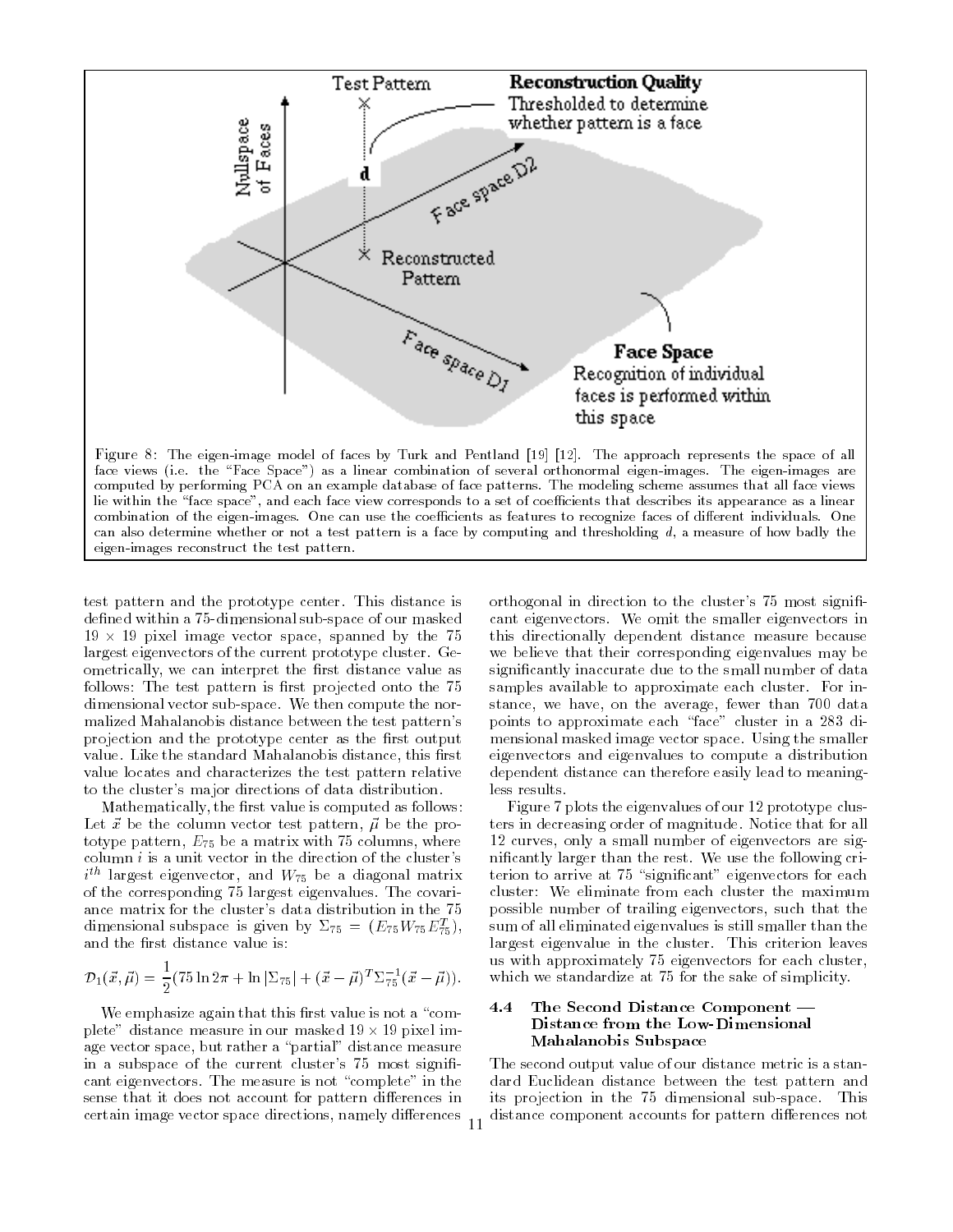

captured by the first component, namely pattern differences in the smaller eigenvector directions. Because we may not have a reasonable estimate of the smaller eigenvalues, we simply assume an isotropic Gaussian sample data distribution in the smaller eigenvector directions, and hence a Euclidean distance measure.

Using the notation from the previous sub-section, we can show that the second component is simply the  $L_2$ norm of the displacement vector between  $\vec{x}$  and its projection  $\vec{x}_p$ .

$$
\mathcal{D}_2(\vec{x}, \vec{\mu}) = ||(\vec{x} - \vec{x_p})|| = ||(I - E_{75}E_{75}^T)(\vec{x} - \vec{\mu})||.
$$

Notice that on its own, the second distance value is also not a "complete" distance measure in our masked 19 - 19 pixel image vector space. Specically, it does not account for pattern differences in the subspace of the cluster's 75 most signicant eigenvectors. It complements the first output value to form a "complete" distance measure that captures pattern differences in all directions of our masked 19-19 pixel image vector space.

#### 4.5 4.5 Relationship between our 2-Value Distance and the Mahalanobis Distance

There is an interesting relationship between our 2-Value distance metric and the "complete" normalized Mahalanobis distance involving all 283 eigenvectors of a pro-

totype cluster <sup>1</sup> . Recall from Section 4.2 that the Mahalanobis distance and its normalized form arise from tting a multi-dimensional full-covariance Gaussian to a sample data distribution. For high dimensional vector spaces, modeling a distribution with a full-covariance Gaussian is often not feasible because one usually has too few data samples to recover the covariance matrix accurately. In a <sup>d</sup> dimensional vector space, each fullcovariance Gaussian requires  $d$  parameters to define its centroid and another  $d(d+1)/2$  more parameters to define its covariance matrix. For  $d = 283$ , this amounts to 40469 parameters!

One way of reducing the number of model parameters is to use a restricted Gaussian model with a diagonal covariance matrix, i.e., a multi-dimensional Gaussian distribution whose elongation axes are aligned to the vector space axes. In our domain of 19 - 19 pixel images, this corresponds to a model whose individual pixel values may have different variances, but whose pair-wise pixel values are all uncorrelated. Clearly, this is a very poor model for face patterns which are highly structured with groups of pixels having very highly correlated intensities.

An alternative way of simplifying the Gaussian model is to preserve only a small number of "significant" eigenvectors in the covariance matrix. One can show that a <sup>d</sup> dimensional Gaussian with <sup>h</sup> principal components has a covariance matrix of only  $h(2d - h + 1)/2$  free parameters. This can easily be a tractable number of model parameters if  $h$  is small. Geometrically, the operation corresponds to projecting the original <sup>d</sup> dimensional Gaussian cluster onto an <sup>h</sup> dimensional subspace, spanned by the cluster's  $h$  most "significant" elongation directions. The <sup>h</sup> dimensional subspace projection preserves the most prominent correlations between pixels in the target pattern class. To exploit these pixel-wise correlations for pattern classication, one computes a directionally weighted Mahalanobis distance between the test pattern's projection and the Gaussian centroid in this h dimensional subspace  $-\mathcal{D}_1$  of our 2-Value distance metric.

The orthogonal subspace is spanned by the  $d-h$  remaining eigenvectors of the original Gaussian cluster. Because this subspace encodes pixel correlations that are less prominent and possibly less reliable due to limited training data, we simply assume an isotropic Gaussian distribution of data samples in this subspace, i.e. a diagonal covariance matrix Gaussian with equal variances along the diagonal. The isotropic Gaussian distribution requires only 1 free parameter to describe its variance. To measure distances in this subspace of isotropic data distribution, we use a directionally independent Euclidean distance  $-\mathcal{D}_2$  of our 2-Value distance metric.

We can thus view our 2-Value distance metric as a robust approximate Mahalanobis distance that one uses when there is insufficient training data to accurately recover all the eigenvectors and eigenvalues of a Gaussian model. The approximation degrades gracefully by using its limited degrees of freedom to capture the most promi nent pixel correlations in the data distribution. Notice

 $^1\mathrm{See}$  [8] for a similar interpretation and presentation. Our explanation here is adapted from theirs.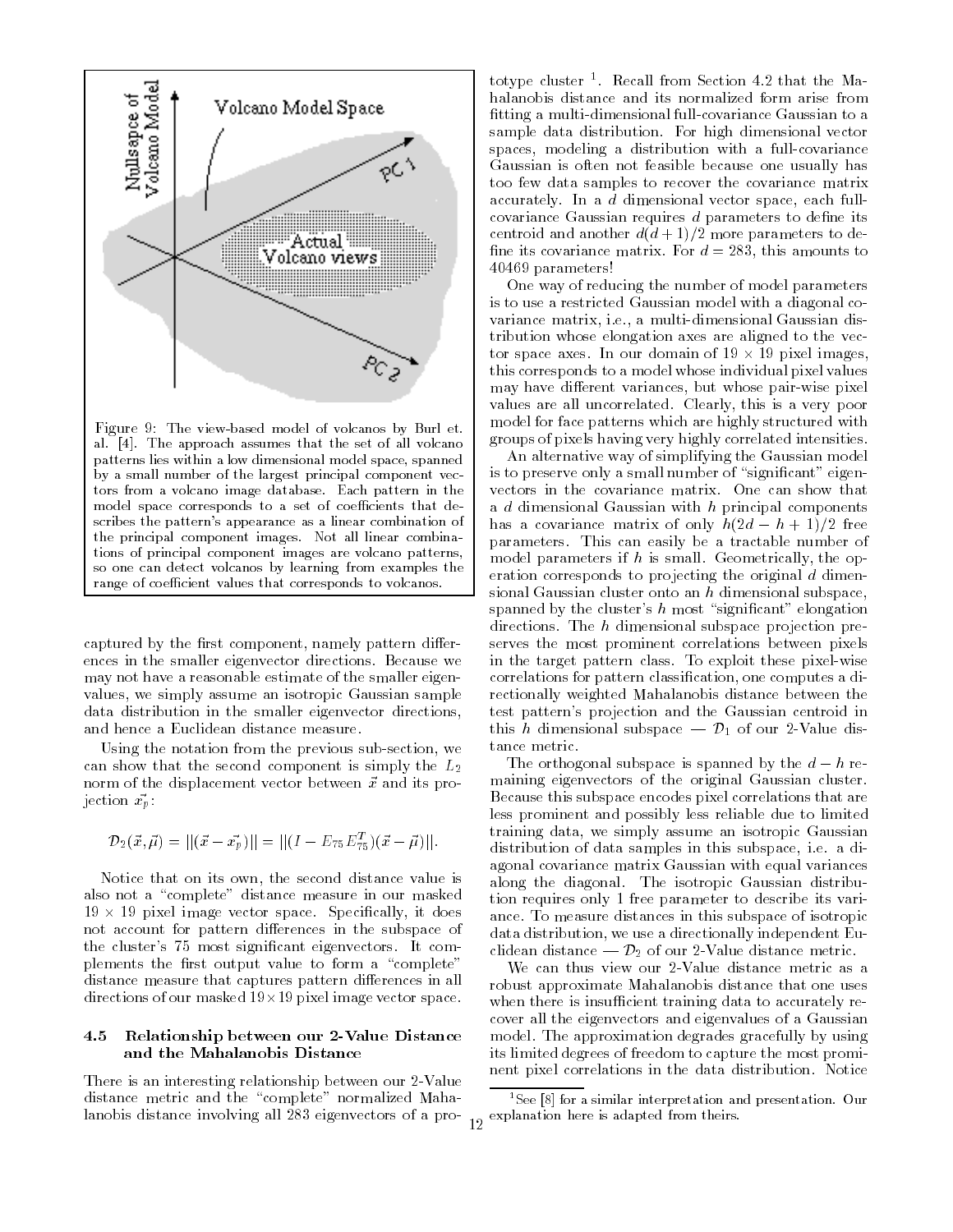

that as the data sample size increases, one can preserve a larger number of principal components in the Gaussian model. This results in  $\mathcal{D}_1$  becoming increasingly like the "complete" Mahalanobis distance with  $\mathcal{D}_2$  vanishing in size and importance.

#### 4.6 Relationship between our 2-Value Distance and some PCA-based Classical Distance Measures

Our 2-Value distance metric is also closely related to the classical distance measures used by principal components analysis (PCA, also called Karhunen-Loeve expansion) based classication schemes [5] [6] [18]. We examine two such distance measures below.

A standard way of modeling a 3D object for pattern recognition is to represent its space of 2D views using a few basis images, obtained by performing principal components analysis on a comprehensive set of 2D views. The modeling approach assumes that all possible 2D views of the target object lie within a low dimensional sub-space of the original high dimensional image space. The low dimensional sub-space is linearly spanned by the principal components. Each new view of the target object can be represented by a set of coefficients that describes the view as a linearly weighted superposition of the principal components.

Kirby and Sirovich [16] [9] have used principal compo nents analysis methods to build low-dimensional models for characterizing the space of human faces. As a representative recent example, let us consider Turk and Pentland's application of PCA techniques to face recognition [19] and facial feature detection [12]. To optimally represent their "face space", Turk and Pentland compute an orthonormal set of eigen-images from an example database of face patterns to span the space. New face views are represented by projecting their image patterns onto the set of eigen-images to obtain their linear

combination coefficients. Because the technique assumes that all face patterns actually lie within the "face space", one can use the set of linear combination coefficients as features to parameterize and recognize faces of different individuals (see Figure 8). Similarly, one can determine whether or not a given pattern is a face by measuring how well or poorly the eigen-images reconstruct the pattern  $-$  i.e., the pattern's distance (d in Figure 8) from the "face space"  $[12]$ .

In another recent application of classical techniques, Burl et. al. [4] have used a different PCA based approach for a terrain classification task on finding volcanos in SAR images of Venus. Their system builds a low dimensional view-based volcano model, parameterized by a small number of the largest principal component vectors from an example set of volcano images (see Figure 9). Within this low-dimensional model space, Burl et. al. further observe that not all reconstructible patterns are actual volcano views; i.e., not all linear combinations of principal component images are volcano patterns. Thus, to detect volcanos, they use the set of linear combination coefficients as classification features, and learn from examples the range of coefficient values, i.e. distances within the volcano model space, that actually correspond to volcano patterns.

One can relate our 2-Value distance metric to the above PCA based classication techniques as follows: Suppose we treat each Gaussian cluster in our distribution-based model as locally representing a subclass of "face" or "non-face" patterns, then the cluster's 75 largest eigenvectors can be viewed as a set of basis images that linearly span the sub-class. Each new pattern in the sub-class corresponds to a set of 75 coefficients in the model space.

Our distance component  $\mathcal{D}_2$  is the Euclidean distance between a test pattern and the cluster's 75 largest eigenvector subspace. Assuming that the 75 eigenvectors are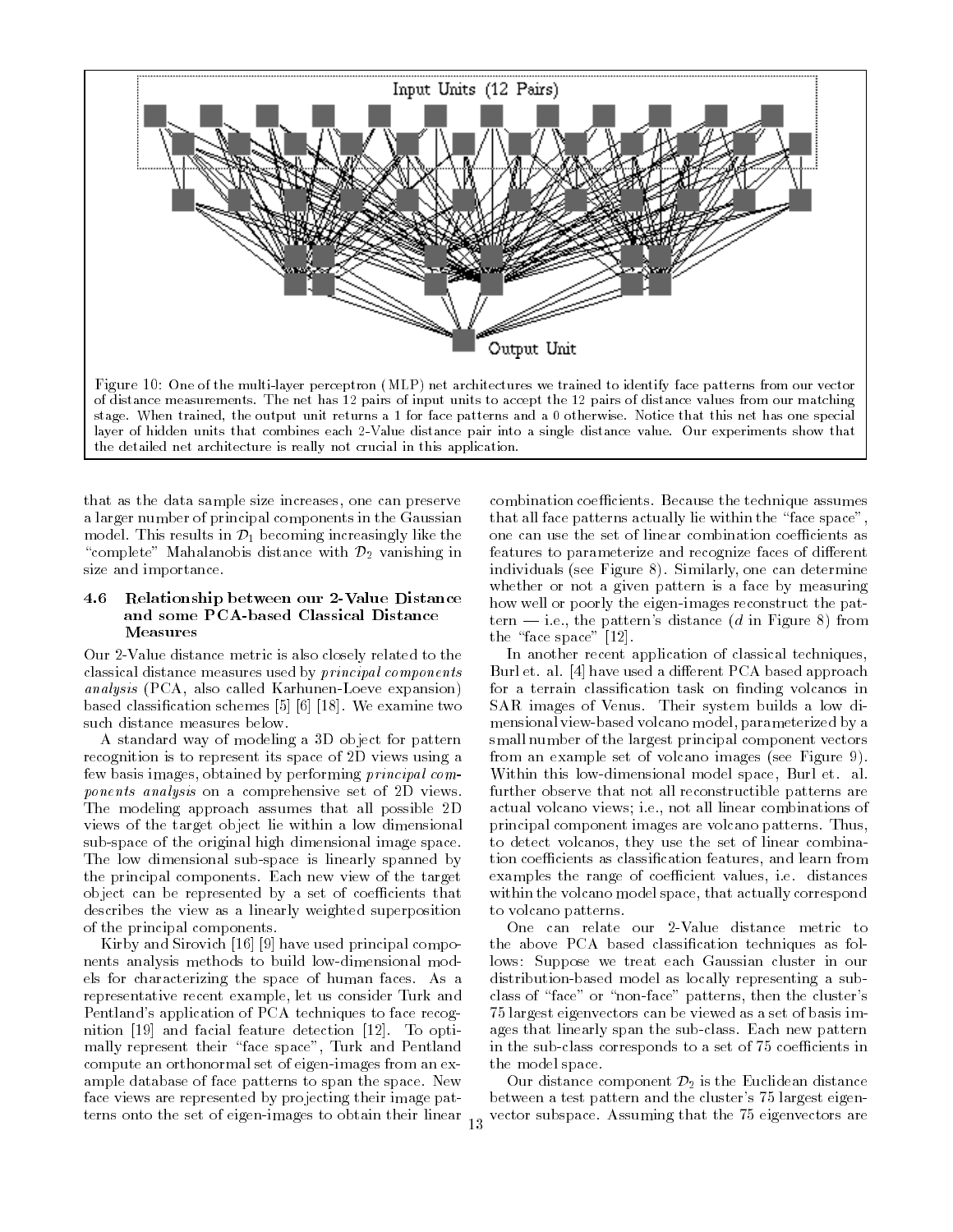

the "basis views" that span our target sub-class, this distance component measures how poorly the basis views reconstruct the test pattern, and hence how "different" the test pattern is relative to the entire target sub-class. This distance is analogous to Turk and Pentland's distance to "face space" metric (i.e. d in Figure 8), which quantifies the "difference" between a test pattern and the class of face views.

The distance component  $\mathcal{D}_1$  is a Mahalanobis distance between the cluster centroid and a test pattern's projection in the 75 largest eigenvector subspace. Here, we implicitly assume, like Burl et. al., that not all reconstructible patterns in our 75 eigenvector model space are views of the target sub-class, and that all views of the target sub-class are located within a certain Mahalanobis distance from the cluster centroid. This constrains the range of model coefficients that correspond to actual target patterns, just like how Burl et. al. constrain by learning their range of model parameters that correspond to actual volcano views.

Thus, our  $\mathcal{D}_1$  and  $\mathcal{D}_2$  distance measurements correspond to different classical classification criteria used also recently. As far as we know, this paper presents the first attempt to combine these two measures for pattern classication.

# 5 The Classier

The classifier's task is to identify "face" test patterns from "non-face" patterns based on their match feature vectors of 12 distance measurements. Our approach treats the classication stage as one of learning a functional mapping from input feature distance vectors to output classes using a representative set of training examples.

# 5.1 A Multi-Layer Perceptron Classier

We use a Multi-Layer Perceptron (MLP) net to perform the desired classication task. The net has 12 pairs of input terminals, one output unit and 24 hidden units. Each hidden and output unit computes a weighted sum of its input links and performs sigmoidal thresholding on its output. During classication, the net is given a vector of the current test pattern's distance measure ments to the 12 prototype centers. Each input terminal pair receives the distance values for a designated prototype pattern. The output unit returns a `1' if the input distance vector arises from a "face" pattern, and a '0' otherwise.

In our current system, the hidden units are partially connected to the input terminals and output unit as shown in Figure 10. The connections exploit some prior knowledge of the problem domain. Notice in particular that there is one layer of hidden units that combines each 2-Value distance pair into a single distance value. Our experiments in the next section will show that the num ber of hidden units and network connectivity structure do not significantly affect the classifier's performance.

We train our multi-layer perceptron classier on feature distance vectors from a database of 47316 window patterns. There are 4150 positive examples of "face" patterns in the database and the rest are "non-face" patterns. The net is trained with a standard backpropagation learning algorithm [14] until the output error stabilizes at a very small value. For the particular multi-layer perceptron net architecture in Figure 10, we actually get a training output error of 0.

### 5.2 Generating and Selecting Training Examples

In many example-based learning applications, how well a learner eventually performs on its task depends heavily on the quality of examples it receives during training. An ideal learning scenario would be to give the learner as large a set of training examples as possible, in order to attain a comprehensive sampling of the input space. Unfortunately, there are some real-world considerations that could seriously limit the size of training databases, such as shortage of free disk space and computation resource constraints.

How do we build a comprehensive but tractable database of "face" and "non-face"" patterns? For "face" patterns, the task at hand seems rather straight forward. We simply collect all the frontal views of faces we can find in mugshot databases and other image sources. Because we do not have access to many mugshot databases and the size of our mugshot databases are all fairly small, we do not encounter the problem of having to deal with an unmanageably large number of \face" patterns. In fact, to make our set of "face" patterns more comprehensive, we even artificially enlarged our data set by adding virtual examples  $[13]$  of faces to the "face" database. These virtual examples are mirror images and slightly rotated versions of the original face patterns, as shown in Fig-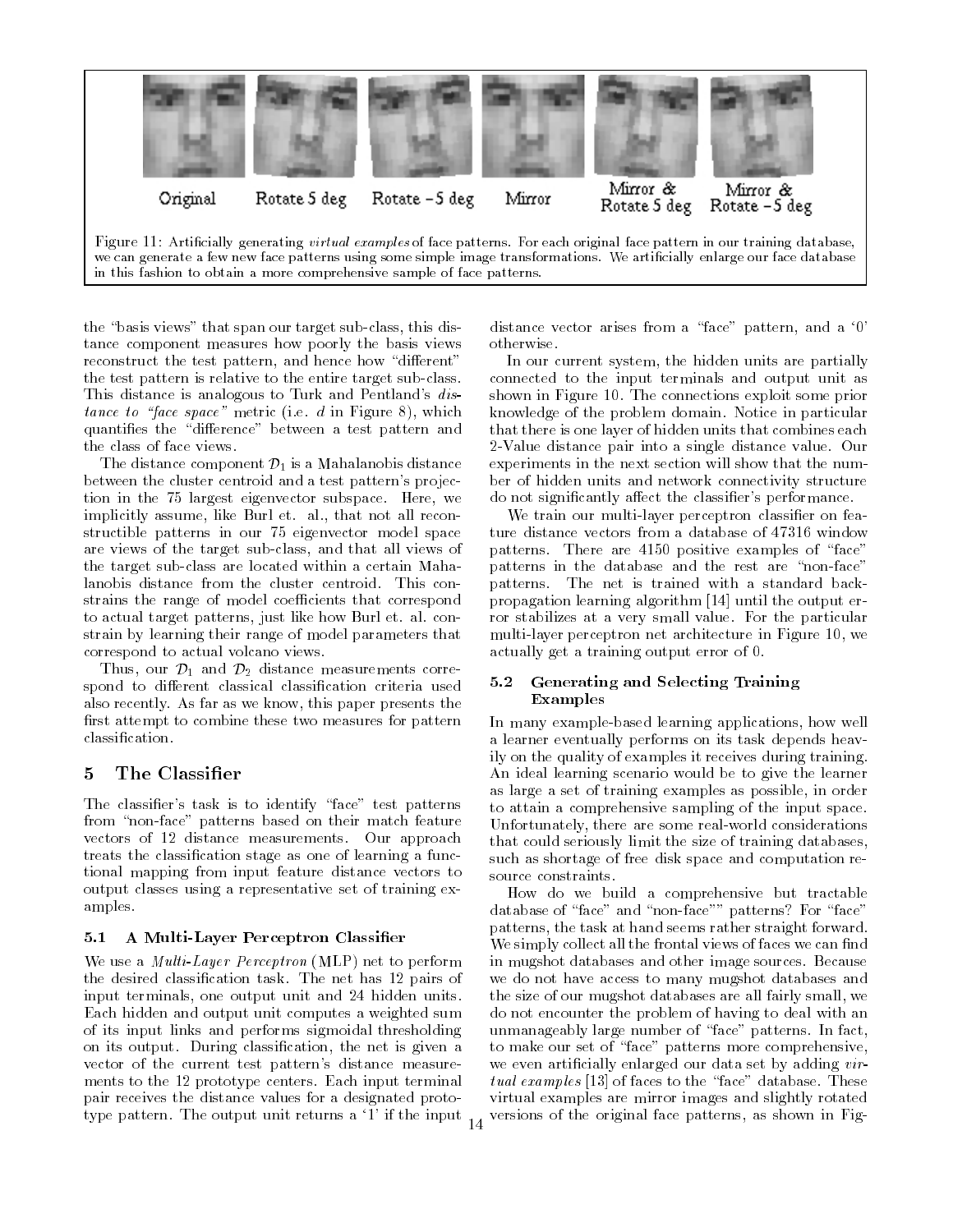

Figure 12: Some false detects by an earlier version of our face detection system, marked by solid squares on the two images above. We use these false detects as new negative examples to re-train our system in a "boot-strap" fashion.

ure 11.

For "non-face" patterns, the task we have seems more tricky. In essence, every square non-canonical face window pattern of any size in any image is a valid "non-face" pattern. Clearly, even with a few source images, our set of \non-face" patterns can grow intractably large if we are to include all valid "non-face" patterns in our training database.

To constrain the number of "non-face" examples in our database, we use a "boot-strap" strategy that incrementally selects only those "non-face" patterns with high information value. The idea works as follows:

- 1. Start with a small and possibly incomplete set of "non-face" examples in the training database.
- 2. Train the multi-layer perceptron classier with the current database of examples.
- 3. Run the face detector on a sequence of random images. Collect all the "non-face" patterns that the current system wrongly classifies as "faces" (see Figure 12). Add these "non-face" patterns to the training database as new negative examples.
- 4. Return to Step 2.

At the end of each iteration, the "boot-strap" strategy enlarges the current set of \non-face" patterns with new "non-face" patterns that the current system classifies wrongly. We argue that this strategy of collecting wrongly classied patterns as new training examples is reasonable, because we expect these new examples to improve the classifier's performance by steering it away from the mistakes it currently commits.

Notice that if necessary, we can use the same "bootstrap" technique to enlarge the set of positive "face" patterns in our training database. Also, notice that at the end of each iteration, we can re-cluster our "face" and "non-face" databases to generate new prototype patterns that might model the distribution of face patterns more accurately.

## 6 Results and Performance Analysis

We implemented and tested our face detection system on a wide variety of images. Figure 13 shows some sam ple results. The system detects faces over a fairly large range of scales, beginning with a window size of 19 - 19 pixels and ending with a window size of 100-100 pixels. Between successive scales, the window width is enlarged by a factor of 1:2.

The system writes its face detection results to an output image. Each time a "face" window pattern is found in the input, an appropriately sized dotted box is drawn at the corresponding window location in the output image. Notice that many of the face patterns in Figure 13 are enclosed by multiple dotted boxes. This is because the system has detected those face patterns either at a few different scales or at a few slightly offset window positions or both.

The upper left and bottom right images of Figure 13 show that our system works reliably without making many false positive errors (none in this case), even for fairly complex scenes. Notice that the current system does not detect Geordi's face. This is because Geordi's face differs significantly from the notion of a "typical" face pattern in our training database of faces  $-$  his eyes are totally occluded by an opaque metallic visor. The upper right input-output image pair demonstrates that the same system detects real faces and hand-drawn faces equally well, while the bottom left image shows that the system finds faces successfully at two very different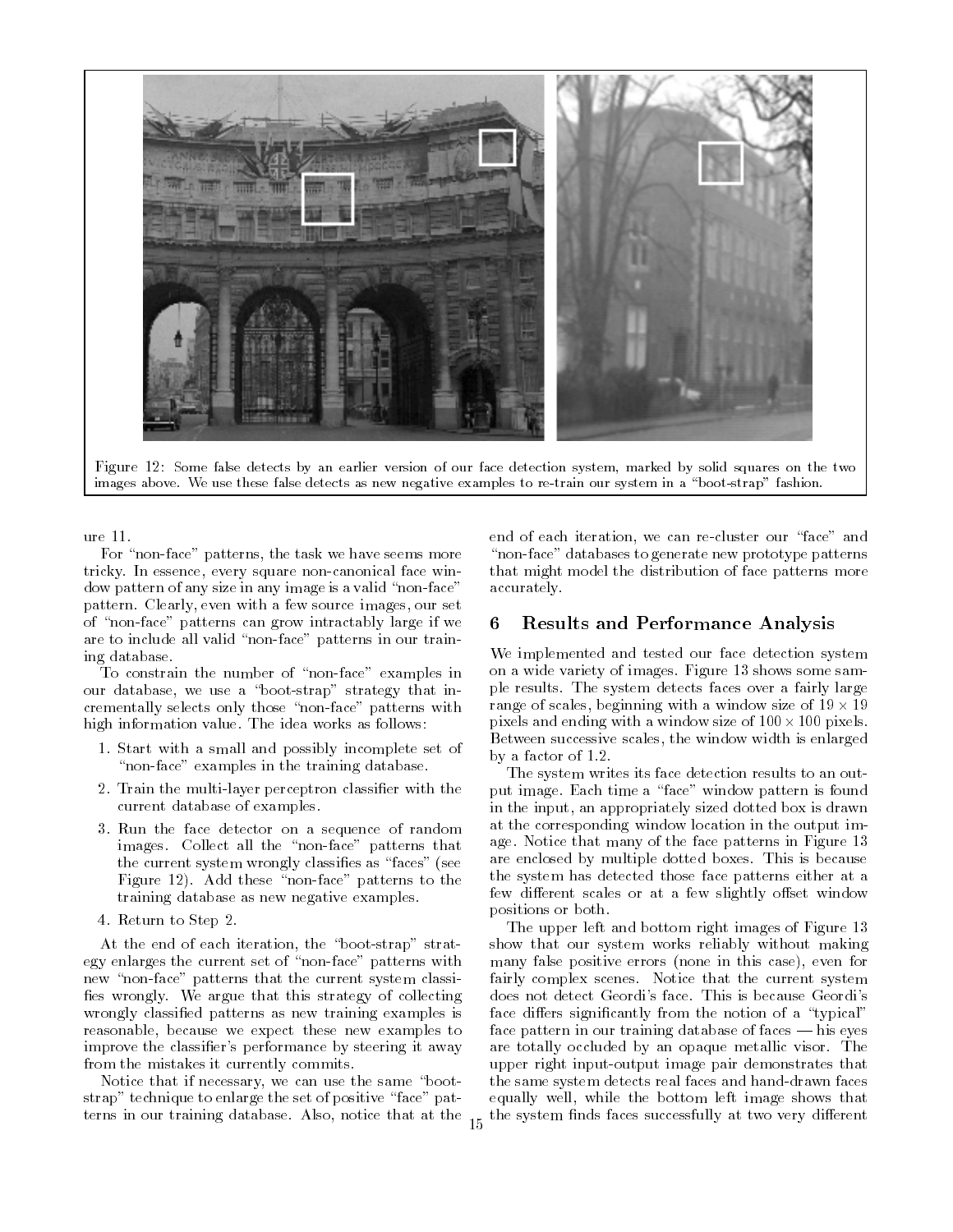

Figure 13: Some face detection results by our system. The upper left and bottom right images show that the system finds faces in complex scenes without making many false detects. The upper right image pair shows that the same system detects real faces and hand drawn faces equally well. The bottom left image shows the system working successfully at two very different scales. Notice that in the cards image, the system detects only the vertically oriented face patterns as it is meant to at this time.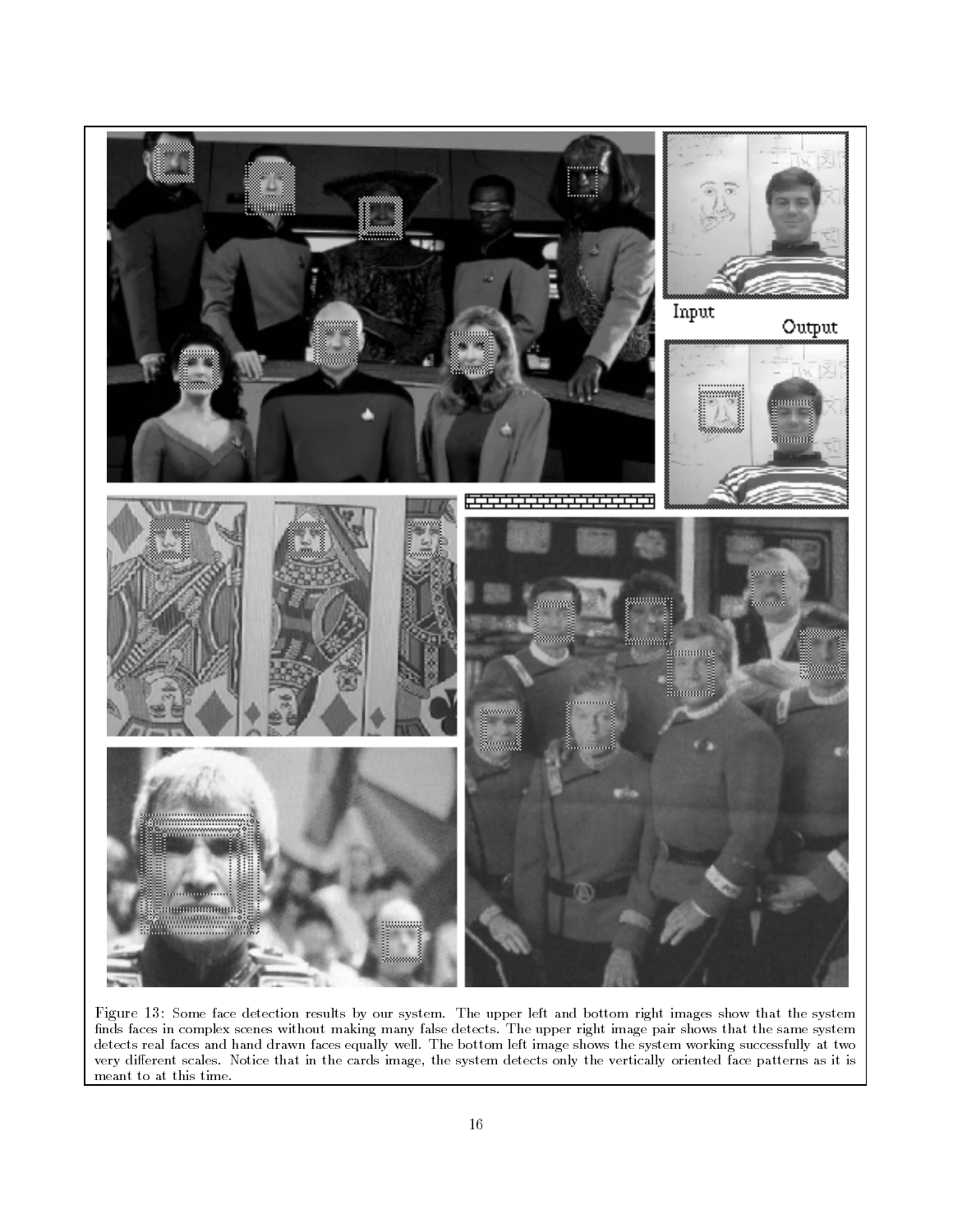scales.

### 6.1 Measuring the System's Performance

To quantitatively measure our system's performance, we ran our system on two test databases and counted the number of correct detections versus false alarms. All the face patterns in both test databases are new patterns not found in the training data set. The first test database consists of 301 frontal and near-frontal face mugshots of 71 different people. All the images are high quality digitized images taken by a CCD camera in a laboratory environment. There is a fair amount of lighting variation among images in this database, with about 10 images having very strong lighting shadows. We use this database to obtain a "best case" detection rate for our system on high quality input patterns.

The second database contains 23 images with a total of 149 face patterns. There is a wide variation in quality among the 23 images, ranging from high quality CCD camera pictures to low quality newspaper scans. Most of these images have complex background patterns with faces taking up only a very small percentage of the total image area. We use this database to obtain an "average case" performance measure for our system on a more representative sample of input images.

For the first database, our system correctly finds 96:3% of all the face patterns and makes only 3 false detects. All the face patterns that it misses have either strong illumination shadows or fairly large off-plane rotation components or both. Even though this high detection rate applies only to high quality input images, we still find the result encouraging because often, one can easily replace poorer sensors with better ones to obtain comparable results. For the second database, our system achieves a 79:9% detection rate with 5 false positives. The face patterns it misses are mostly either from low quality newspaper scans or hand drawn pictures. We consider this behavior acceptable because the system is merely degrading gracefully with poorer image quality.

# 6.2 Analyzing the System's Components

We conducted the following additional experiments to identify the key components of our face detection algorithm. Specically, we examined how the following three aspects of our system affects its performance in terms of face detection rate versus false alarm ratio: (1) The classier architecture, (2) our 2-Value distance metric versus other distance measures for computing feature distance vectors, and (3) the importance of "non-face" prototypes in our distribution-based face model.

Classifier Architecture The first experiment investigates how varying the classifier's architecture affects our system's overall performance. To do this, we create two new systems with different classifier architectures, and compare their face detection versus false alarm statistics with those of our original system. Our two new classifier architectures are:

1. A single perceptron unit. We replace the original multi-layer perceptron net in Figure 10 with a single perceptron unit connected directly to the 12 pairs of input terminals. The single perceptron unit computes a sigmoidally thresholded weighted sum of its input feature distance vector. It represents the simplest possible architecture in the family of multi-layer perceptron net classiers, and its purpose here is to provide an "extreme case" performance figure for multi-layer perceptron net classifiers in this problem domain.

2. A nearest neighbor classifier. We perform nearest neighbor classication on feature distance vectors to identify new test patterns. The nearest neighbor classier works as follows: For each training pattern, we compute and store its 24 value feature distance vector and output class at compile time. When classifying a new test pattern, we com pute its 24 value feature distance vector and return the output class of the closest stored feature vector in Euclidean space. The nearest neighbor classier provides us with a performance figure for a different classier type in this problem domain.

The Distance Metric The second experiment investigates how using a different distance metric for computing feature distance vectors in the matching stage affects the system's performance. We compare our 2-Value distance metric with three other distance measures: (1) the normalized Mahalanobis distance within a 75 dimensional vector subspace spanned by the prototype cluster's  $75$  largest eigenvectors  $-$  i.e. the first component only  $(\mathcal{D}_1)$  of our 2-Value distance metric, (2) the Euclidean distance between the test pattern and its projection in the 75 dimensional subspace  $-$  i.e. the second component only  $(\mathcal{D}_2)$  of our 2-Value distance metric, and (3) the standard normalized Mahalanobis distance  $(\mathcal{M}_n)$  between the test pattern and the prototype centroid within the full image vector space.

To conduct this experiment, we repeat the previous set of classier experiments three additional times, once for each new distance metric we are comparing. Each new set of experiments differs from the original set as follows: During the matching stage, we use one of the three distance measures above instead of the original 2-Value distance metric to compute feature distance vectors between new test patterns and the 12 prototype centroids. Notice that because the three new distance measures are all single-value measurements, our new feature distance vectors have only 12 values instead of 24 values. This means that we have to modify the classifier architectures accordingly by reducing the number of input terminals from 24 to 12.

"Non-Face" Prototypes This experiment looks at how differently the system performs with and without "non-face" prototypes in the distribution-based model. We compare results from our original system, whose face model contains both "face" and "non-face" prototypes, against results from two new systems whose internal models contain only "face" prototypes. The two new systems are:

1. A system with  $12 \text{ "face" prototypes and}$ no "non-face" prototypes. In this system, we x the total number of pattern prototypes in the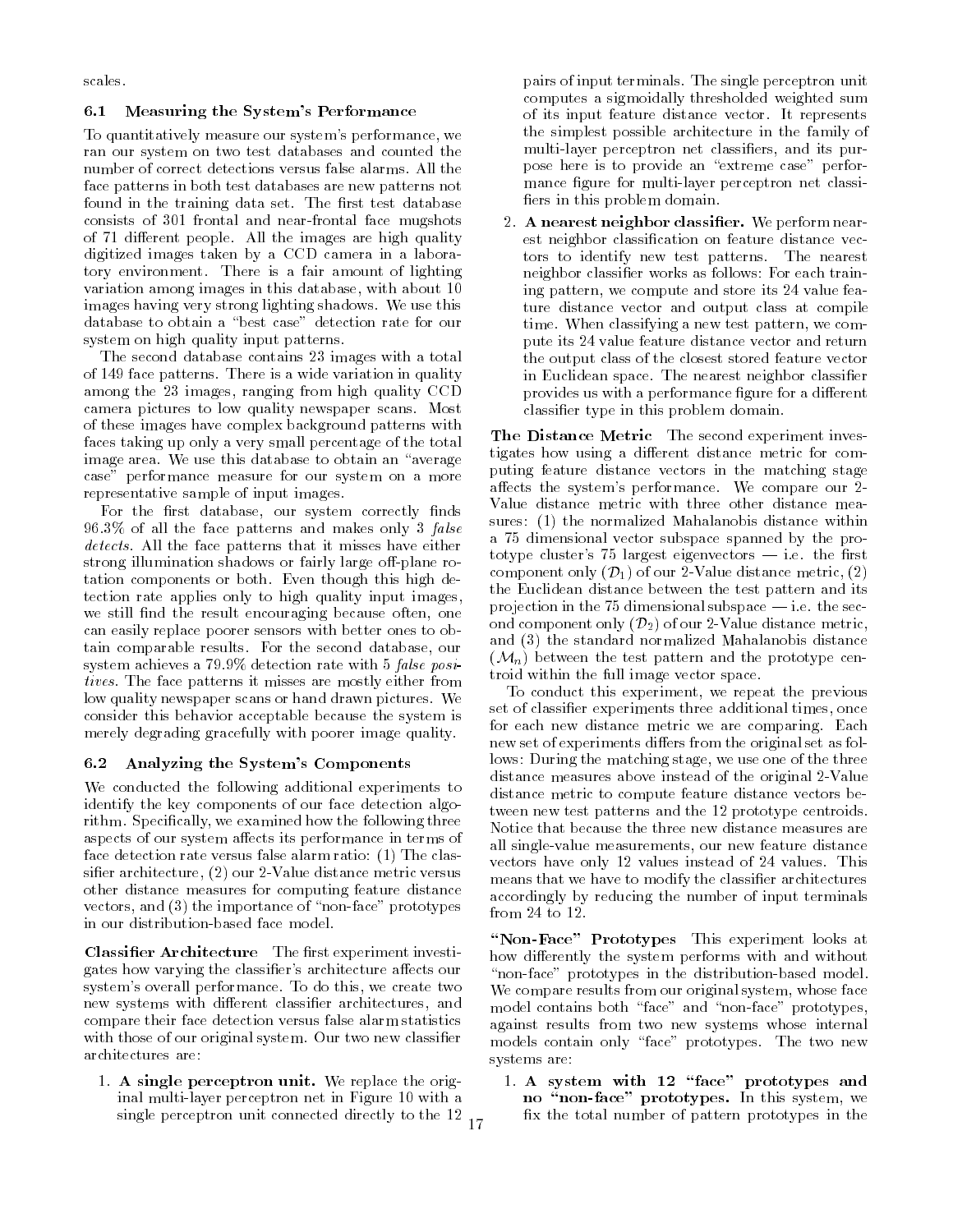|                    | Classifier Architecture |       |             |    |                         |   |  |  |
|--------------------|-------------------------|-------|-------------|----|-------------------------|---|--|--|
| Distance Metric    | Multi-Layer             |       | Single Unit |    | Nearest Nbr             |   |  |  |
| 2-Value            | 96.3%                   | $3^-$ | 96.7%       | 3  | $65.1\%$                |   |  |  |
|                    | 79.9%                   | 5     | 84.6%       | 13 |                         |   |  |  |
|                    | 91.6%                   | 21    | 93.3%       | 15 | $97.\overline{4\%}$ 208 |   |  |  |
| (first component)  | 85.1%                   | 114   | 85.1%       | 94 |                         |   |  |  |
| р,                 | 91.4%                   |       | 92.3%       | 3  | 53.9%                   |   |  |  |
| (second component) | 65.1%                   | 5     | 68.2%       | 5  |                         |   |  |  |
|                    | 84.1%                   | 9     | 93.0%       | 13 | 71.8%                   | 5 |  |  |
| (Std. Mahalanobis) | 42.6%                   | 5     | 58.6%       | 11 |                         |   |  |  |

Table 1: Summary of performance figures from Experiments 1 (Classifier Architecture) and 2 (Distance Metric). Detection rates versus number of false positives for different classifier architectures and distance metrics. The four numbers for each entry are: Top Left: detection rate for first database. Top Right: number of false positives for first database. Bottom  $\bf$  detection rate for second database. Dottom Right: number of false positives for second database. Notice that  $\parallel$ we did not test the nearest neighbor architecture on the second database. This is because the test results from the first database already show that the nearest neighbor classifier is significantly inferior to the other 2 classifiers in this problem domain.

canonical face model, and hence the dimensionality of the feature distance vector the matching stage computes. We obtain the 12 "face" prototypes by performing elliptical k-means clustering with 12 centers on our enlarged canonical face database of 4150 patterns (see Section 3.3). The matching stage computes the same 2-Value distance metric that our original system uses; i.e., for each prototype cluster,  $\mathcal{D}_1$  is the normalized Mahalanobis distance in a subspace of the 75 largest eigenvectors, and  $\mathcal{D}_2$ is the Euclidean distance between the test pattern and the subspace.

2. A system with only 6 "face" prototypes. In this system, we preserve only the "face" prototypes from the original system. The matching stage computes the same 2-Value distances between each test pattern and the 6 "face" centroids. Notice that the resulting feature distance vectors have only 6 pairs of values.

We generate two sets of performance statistics for each the two new systems above. For the first set, we use a trained multi-layer perceptron net with 12 hidden units to classify new patterns from their feature distance vectors. For the second set, we replace the multi-layer perceptron net classier with a trained single perceptron unit classifier.

#### 6.3 Performance Figures and Interpretation

Table 1 summarizes the performance statistics for both the *classifier architecture* and *distance metric* experiments, while Table 2 shows how the system performs with and without "Non-Face" model prototypes.

Classier Architecture The horizontal rows of Ta ble 1 show how different classifier architectures affect the system's face detection rate versus false alarm instances. Quantitatively, the two network-based classi fiers have very similar performance figures, while the nearest neighbor classifier produces rather different performance statistics. Depending on the distance metric being used, the *nearest neighbor* classifier has either a somewhat higher face detection rate with a lot more false alarms, or a much lower face detection rate with somewhat fewer false alarms than the other two classifiers. Because we do not have a reasonable measure of relative importance between face detection rate and number of false alarms, we empirically rank the performance figures by visually examining their corresponding output images. In doing so, we find that the two network-based classiers produce results that are a lot more visually appealing than the nearest neighbor classifier.

It is interesting that the two network-based classiers we tested produce very similar performance statistics, especially on the first test database. The similarity here suggests that the system's performance depends most critically on the classier type, i.e. a perceptron net, and not on the specific net architecture. It is also somewhat surprising that one can get very encouraging performance figures even with an extremely simple single perceptron unit classifier, especially when using our 2-Value distance metric to compute feature distance vectors. This suggests that the distance vectors we get with our 2-Value distance metric are a linearly very separable set of features for "face" and "non-face" patterns.

Why does the *nearest neighbor* classifier have a much lower face detection rate than the other two networkbased classiers when used with our 2-Value distance metric? We believe this has to do with the much larger number of non-face patterns in our training database than face patterns (43166 non-face patterns versus 4150 face patterns). The good performance figures from the single perceptron classifier suggest that the two pattern classes are linearly highly separable in our 24 value feature distance vector space. Assuming that roughly the same fraction of face and non-face patterns lie along the linear class boundary, we get a boundary population with 10 times more non-face samples than face samples. A new face pattern near the class boundary will therefore have a very high chance of lying nearer a non-face sample than a face sample, and hence be wrongly classied by a nearest neighbor scheme. Notice that despite the huge difference in number of face and non-face train-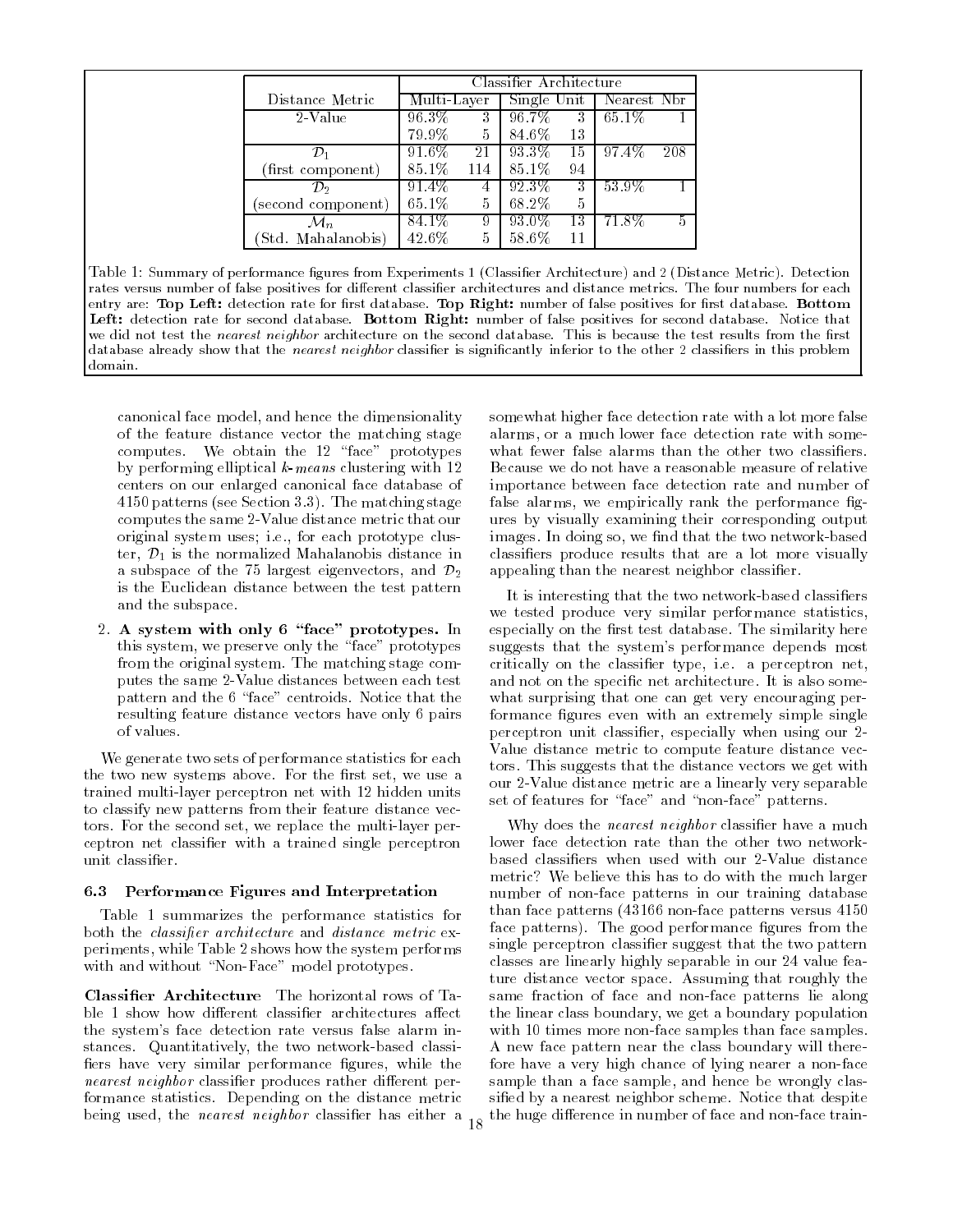|                        | Composition of Prototypes |    |         |    |        |    |  |  |
|------------------------|---------------------------|----|---------|----|--------|----|--|--|
| Classifier             | 6 Face &                  |    | 12 Face |    | 6 Face |    |  |  |
| Architecture           | 6 Non-Face                |    |         |    |        |    |  |  |
| Multi-layer Perceptron | 96.3%                     |    | 85.3%   | 21 | 59.7%  |    |  |  |
|                        | 79.9%                     |    | 69.6%   | 74 | 60.9%  | 41 |  |  |
| Single Perceptron      | 96.7%                     |    | 52.1\%  | 6  | 66.6%  | 25 |  |  |
|                        | 84.6%                     | 13 | 49.7%   | 16 | 55.4%  | 56 |  |  |

Table 2: Summary of performance figures for Experiment 3 ("Non-Face" Prototypes). Detection rates versus number of false positives for different classifier architectures and composition of prototypes in distribution-based model. The four numbers for each entry are: Top Left: detection rate for first database. Top Right: number of false positives for first database. Bottom Left: detection rate for second database. Bottom Right: number of false positives for second database.

ing patterns, a perceptron classier can still locate the face vs. non-face class boundary accurately if the two pattern classes are indeed linearly highly separable, and hence still produce good classification results.

The Distance Metric The vertical columns of Ta ble 1 show how the system's performance changes with different distance metrics in the pattern matching stage. Both the multi-layer perceptron net and single perceptron classier systems produce better performance statistics with our 2-Value distance metric than with the other three distance measures, especially on images from the second test database. The observation should not at all be surprising. Our 2-Value distance metric consists of both  $\mathcal{D}_1$  and  $\mathcal{D}_2$ , two of the three other distance measures we are comparing against. A system that uses our 2-Value distance should therefore produce performance figures that are at least as good as a similar system that uses either  $\mathcal{D}_1$  or  $\mathcal{D}_2$  only. In fact, since our 2-Value distance systems actually produce better classication results than the systems using only  $\mathcal{D}_1$  or  $\mathcal{D}_2$ , one can further affirm that the two components  $\mathcal{D}_1$  and  $\mathcal{D}_2$  do not mutually contain totally redundant information.

Our 2-Value distance metric should also produce classification results that are at least as good as those obtained with a Mahalanobis distance metric. This is because both metrics treat and quantify distance in essentially the same way  $-$  as a "difference" notion between a test pattern and a local data distribution. Furthermore, the "difference" notions they use are based on two very similar Gaussian generative models of the local data distribution. In our experiments with perceptronbased classiers, the 2-Value distance metric actually out-performs the Mahalanobis distance metric consistently. We suggest two possible reasons for this difference in performance: (1) As discussed in Section 4.5, we have too few sample points in our local data distribution to accurately recover a full Gaussian covariance matrix for computing Mahalanobis distances. By naively trying to do so, we get a distance measure that poorly reflects the "difference" notion we want to capture. (2) The local data distribution we are trying to model may not be truly Gaussian. Our 2-Value distance metric provides an additional degree of freedom that better describes a test pattern's location relative to the local non-Gaussian data distribution.

It is interesting that even a network-based classifier  $_{19}$ 

with a "partial"  $\mathcal{D}_2$  distance metric almost always outperforms a similar classifier with a "complete" Mahalanobis distance metric. At first glance, the observation can be surprising because unlike the "complete" Mahalanobis distance, the  $\mathcal{D}_2$  metric alone does not account for pattern differences in certain image vector space directions. More specifically, the  $\mathcal{D}_2$  metric only measures a pattern's Euclidean distance from a cluster's 75 most signicant eigenvector subspace, and does not account for pattern differences within the subspace. We believe this comparison truly reveals that without sufficient data to accurately recover a full Gaussian covariance matrix, the resulting Mahalanobis distance can be a very poor notion of "pattern difference".

"Non-Face" Prototypes Table 2 summarizes the performance statistics for comparing systems with and without "non-face" prototypes. As expected, the systems with "non-face" prototypes clearly out-perform those without "non-face" prototypes. Our results suggest that not only are the \non-face" prototypes an additional set of features for face detection, they are in fact a very discriminative set of additional features.

# 7 Conclusion

We have successfully developed a system for finding unoccluded vertical frontal views of human faces in images. The approach is view based. It models the distribution of face patterns by means of a few prototype clusters, and learns from examples a set of distance parameters for distinguishing between "face" and "non-face" test patterns. We stress again, however, that our ultimate goal is to develop our face detection approach into a general methodology for taking on feature detection and pattern recognition tasks in multiple domains.

We plan to further our work in the following two directions. First, we would like to demonstrate the full power of our face detection approach by building a more comprehensive face detection system. One obvious extension would be to have the system detect faces over a wider range of poses instead of just near-frontal views. We believe that our current approach can in fact be used without modication to perform this new task. All we need is a means of obtaining or articially generating a sufficiently large example database of human faces at the different poses [1].